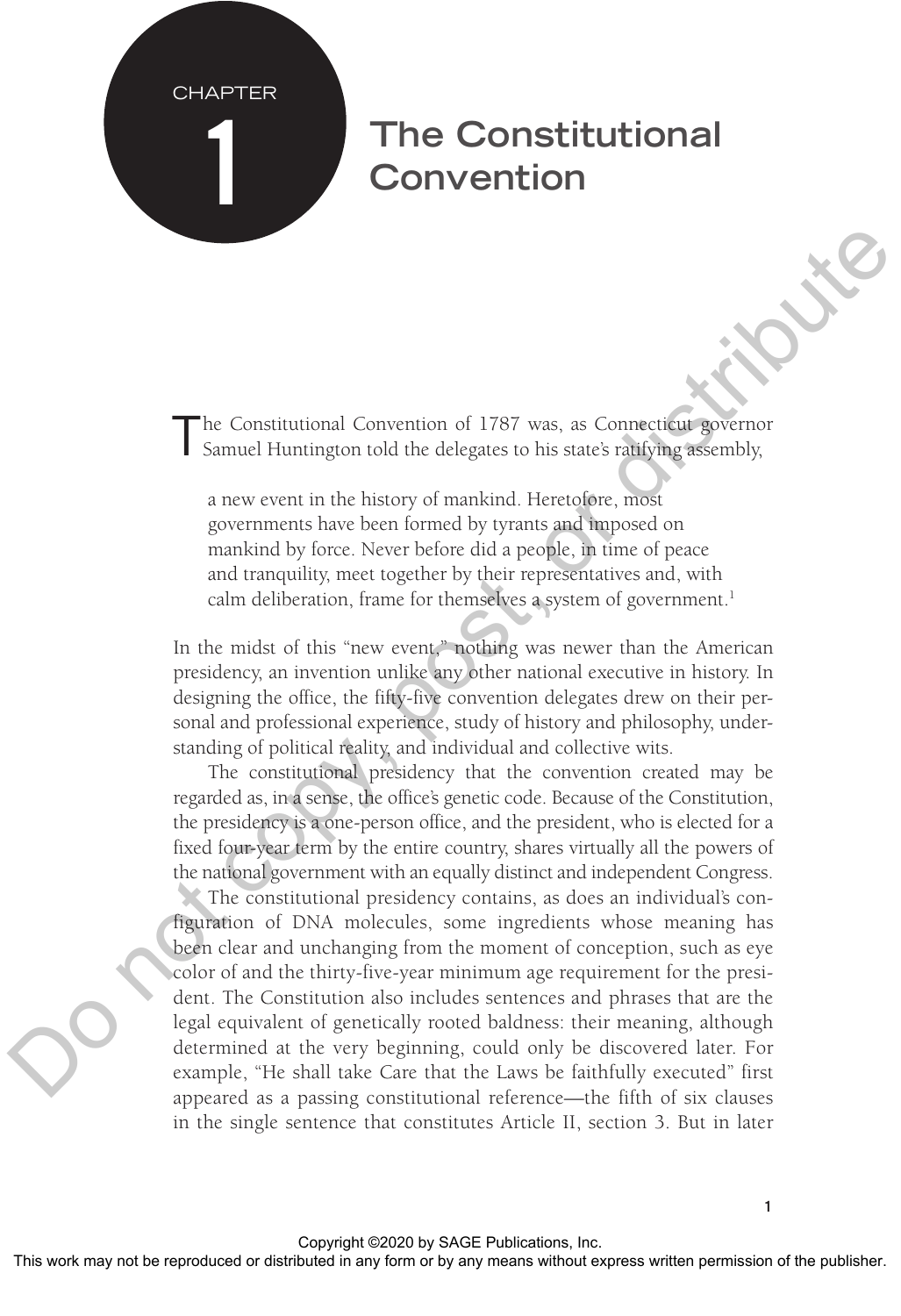years this provision afforded the president a strong legal claim to powers as varied as acting against secession by the southern states and directing the activities of the extensive federal bureaucracy. Finally, there are those attributes whose meaning could be found only in the vagaries of individual choice and environmental circumstance. Just as the relation of physical strength to well-being varies from person to person and situation to situation, for example, so has the president's constitutional power to "recommend to [Congress's] consideration such Measures as he shall judge necessary and expedient" been of varying importance to different presidents at different times.<sup>2</sup>

# **Antecedents**

As is true of any invention, the presidency had antecedents, all of which influenced the form the office took in the Constitution. The delegates to the Constitutional Convention had long experience with British executives namely, the king in London and his appointed governors in the American colonies. And ever since independence was declared in 1776, delegates had the benefit of a decade's worth of experience with governments of their own design, both the state constitutions and the Articles of Confederation, which created and defined a kind of national government. These experiences, more than anything else, set the stage for the calling of the convention and the creation of the presidency in the late spring and summer of 1787.

## **British and Colonial Executives**

During their long years as colonists of Great Britain, Americans became well acquainted with the British form of government, which is best described as a constitutional monarchy. Great Britain was headed by a king (or, less frequently, a queen) who assumed the throne through inheritance and reigned for life. The monarch's power was limited by Parliament, the British legislature. Although the king could order the nation into war, his order prevailed only if Parliament was willing to appropriate the funds needed to finance the effort. Conversely, Parliament could pass laws, but the king could veto them. Parliament, a bicameral legislature, consisted of the House of Commons, an elected body, and the House of Lords, which was made up of hereditary peers with lifetime tenure. From the representation of the reproduced or distributed in any form of the repression or distributed in the publisher angle of the reproduced in any form or any form or any form or distributed in the publisher. The compa

The British form of government was more than just the most familiar one to the American colonists. Many of them also regarded it as the

**2** The American Presidency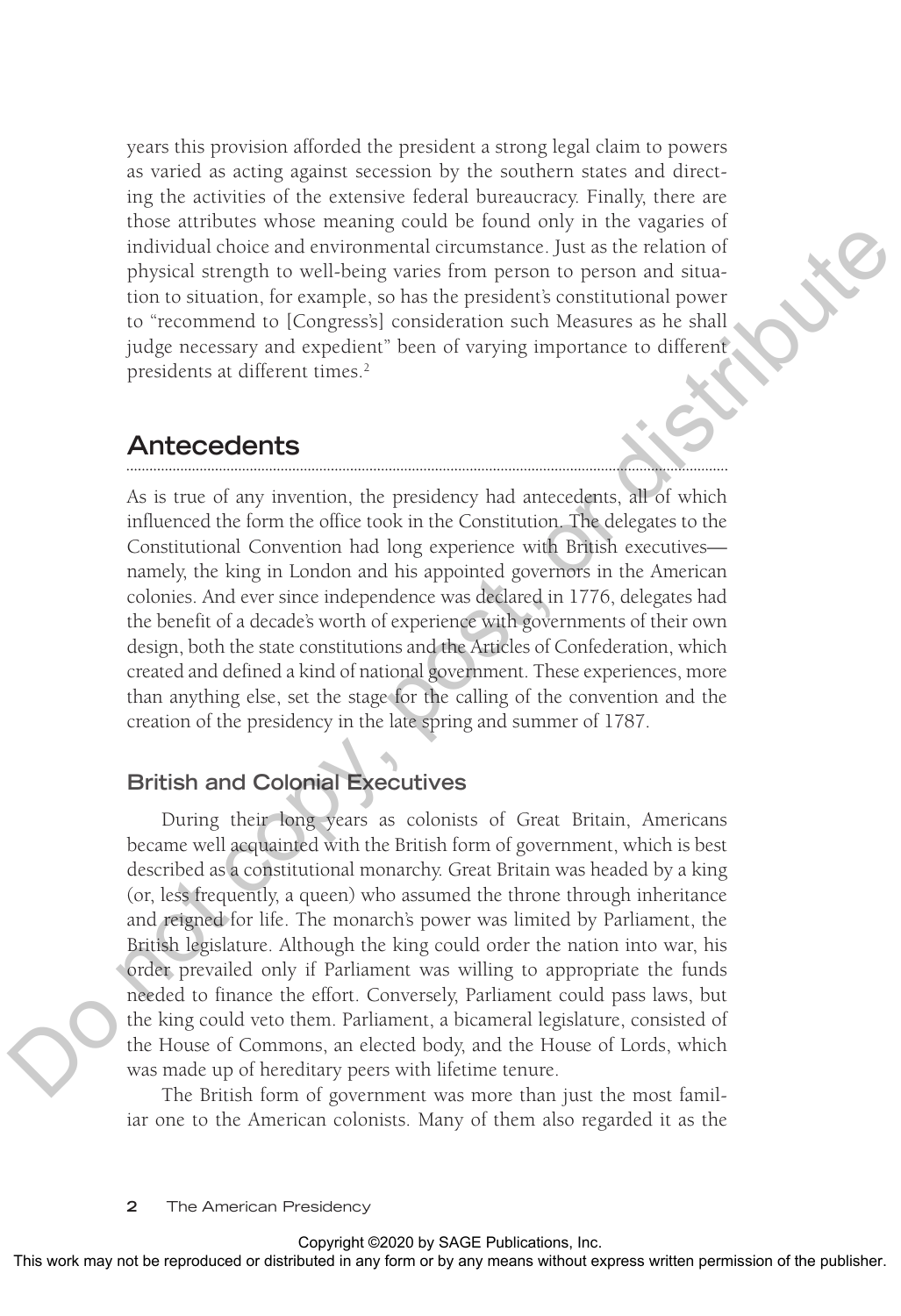best that human beings ever had devised. Basic liberties seemed better safeguarded by Great Britain's constitutional monarchy than by any other government in history. British wealth and power were first among the nations of the world. Indeed, Great Britain seemed to have solved what traditionally had been regarded as an insoluble problem of classical political philosophy—that is, the inherent limitations of each of the three basic forms of government identified by Aristotle: monarchy (rule by one person), aristocracy (rule by an elite group), and democracy (rule by the people).3 As the problem usually was formulated, because those who were entrusted to govern on behalf of the whole society ended up using power for their own selfish ends, monarchy soon degenerated into despotism, aristocracy into oligarchy, and democracy into anarchy, then tyranny. The British remedy, developed over several centuries, was to ameliorate these tendencies by blending elements of all three forms of government into one—monarchy in the king, aristocracy in the House of Lords, and democracy in the House of Commons—and then allowing each element to check and balance the others. The may not be reproduced or the reproduced or the reproduced or the publishering or any of the reproduced or the reproduced in the publishering or any of the publisher may of the publisher may not be represented in a sin

The governments of most of Great Britain's American colonies resembled the British government—that is, they had a governor chosen by the king and a legislature composed of an upper house, which in most colonies was appointed by the governor, and a lower house, which was elected by the people—that is, the "people" as defined in Colonial America: the roughly two-thirds of white males who owned at least a small farm or shop.<sup>4</sup> Royal governors were armed with substantial powers, including the right to cast an absolute veto over colonial legislation, the right to create courts and appoint judges, and even the right to prorogue, or dissolve, the legislature. But politically astute governors exercised these powers cautiously because only the legislature was empowered to appropriate the funds required to finance a colony's government and pay the governor's salary.

For all their virtues, the British and colonial governments were prone to abuse by executives who were hungry for power. King George III, who reigned during the American Revolution, used government contracts, jobs, and other forms of patronage as bribes to ensure the support of members of Parliament. Some colonial governors employed similar practices to influence their legislatures.<sup>5</sup> The king and his governors also stubbornly resisted the colonists' pleas to respect their rights as Englishmen, dismissing Parliament member Edmund Burke's argument that force would be "a feeble instrument, for preserving a people so numerous, so active, so growing, so spirited" as the Americans.<sup>6</sup> In 1776 the colonists' anger about these abuses of power was expressed fervently in the Declaration of

Chapter 1 **|** The Constitutional Convention **<sup>3</sup>**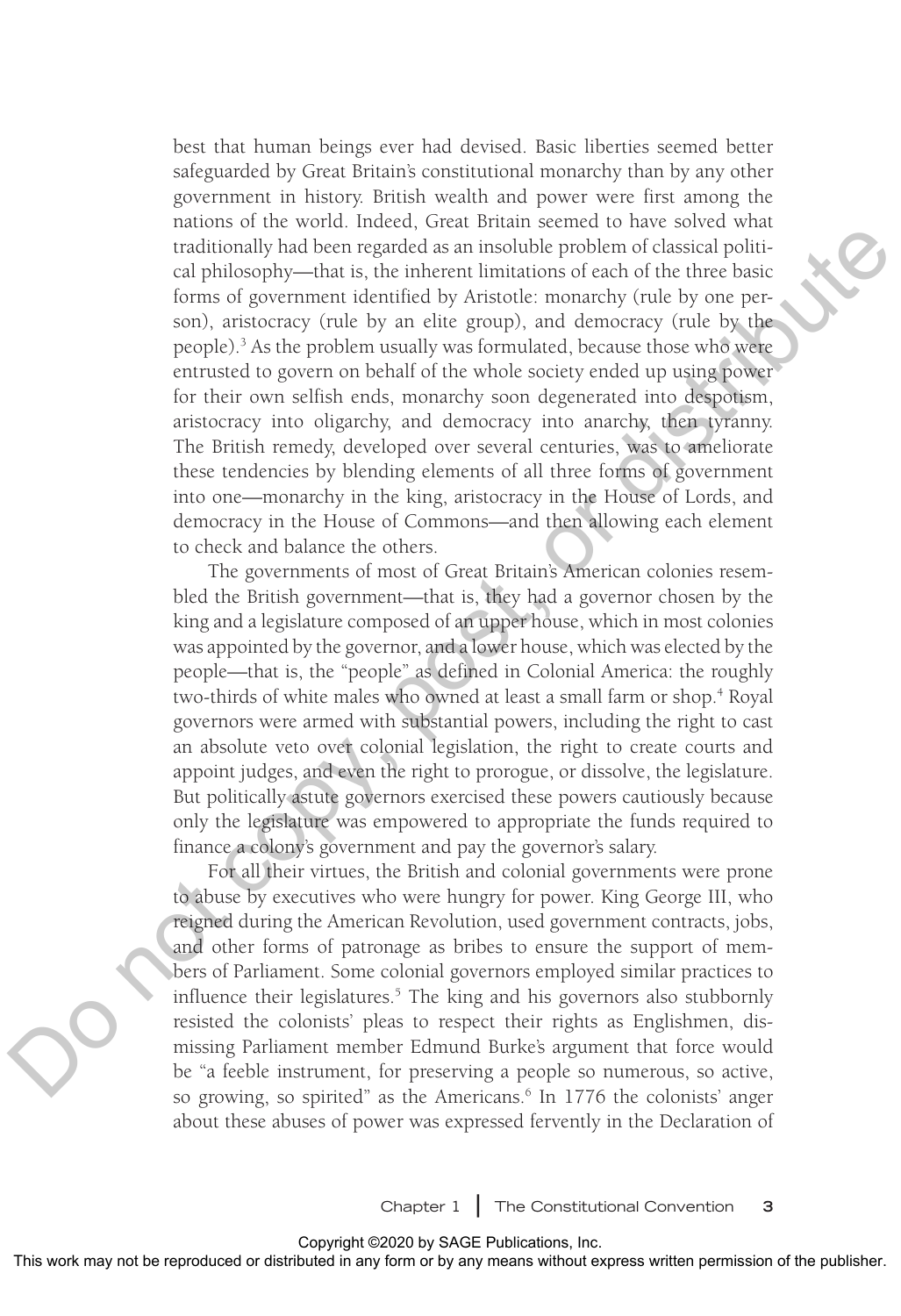Independence. The Declaration is best known for its ringing preamble ("all men are created equal," "Life, Liberty and the pursuit of Happiness"), but it consists mainly of a long, detailed indictment of executive "injuries and usurpations, all having in direct object the establishment of an absolute Tyranny over these States."

The lesson many Americans learned from their experience with the British and colonial governments was that liberty is threatened by executive power and safeguarded by legislative power. As James Wilson, a Scottish-born Pennsylvanian who signed the Declaration, fought in the Revolutionary War, and later served as a delegate to the Constitutional Convention and a justice of the Supreme Court, observed:

Before [the Revolution], the executive and judicial powers of the government were placed neither in the people, nor in those who professed to receive them under the authority of the people. They were derived from a different and a foreign source: they were regulated by foreign maxims; they were directed to a foreign purpose. Need we be surprised, then, that they were objects of aversion and distrust? . . . On the other hand, our assemblies were chosen by ourselves: they were guardians of our rights, the objects of our confidence, and the anchor of our political hopes. Every power which could be placed in them, was thought to be safely placed: every extension of that power was considered as an extension of our own security.<sup>7</sup> The results of the reproduced or distributions was the reproduced or the reproduced or distribution or any form or any form or binder or binder and a publisher point of the publisher parameter of the publishers are a subs

# **State Constitutions**

During the course of the Revolutionary War, seventeen constitutions were written by the thirteen newly independent states. (Some states began with one constitution, then replaced it with another.) Revulsion against their experience with the British executive—the king in London and his royal governors in the colonial capitals—led almost all the authors of state constitutions to provide for weak governors and strong legislatures. As Wilson wryly observed, under independence,

the executive and the judicial as well as the legislative authority was now the child of the people; but to the two former, the people behaved like stepmothers. The legislature was still discriminated by excessive partiality; and into its lap, every good and precious gift was profusely thrown.8

**4** The American Presidency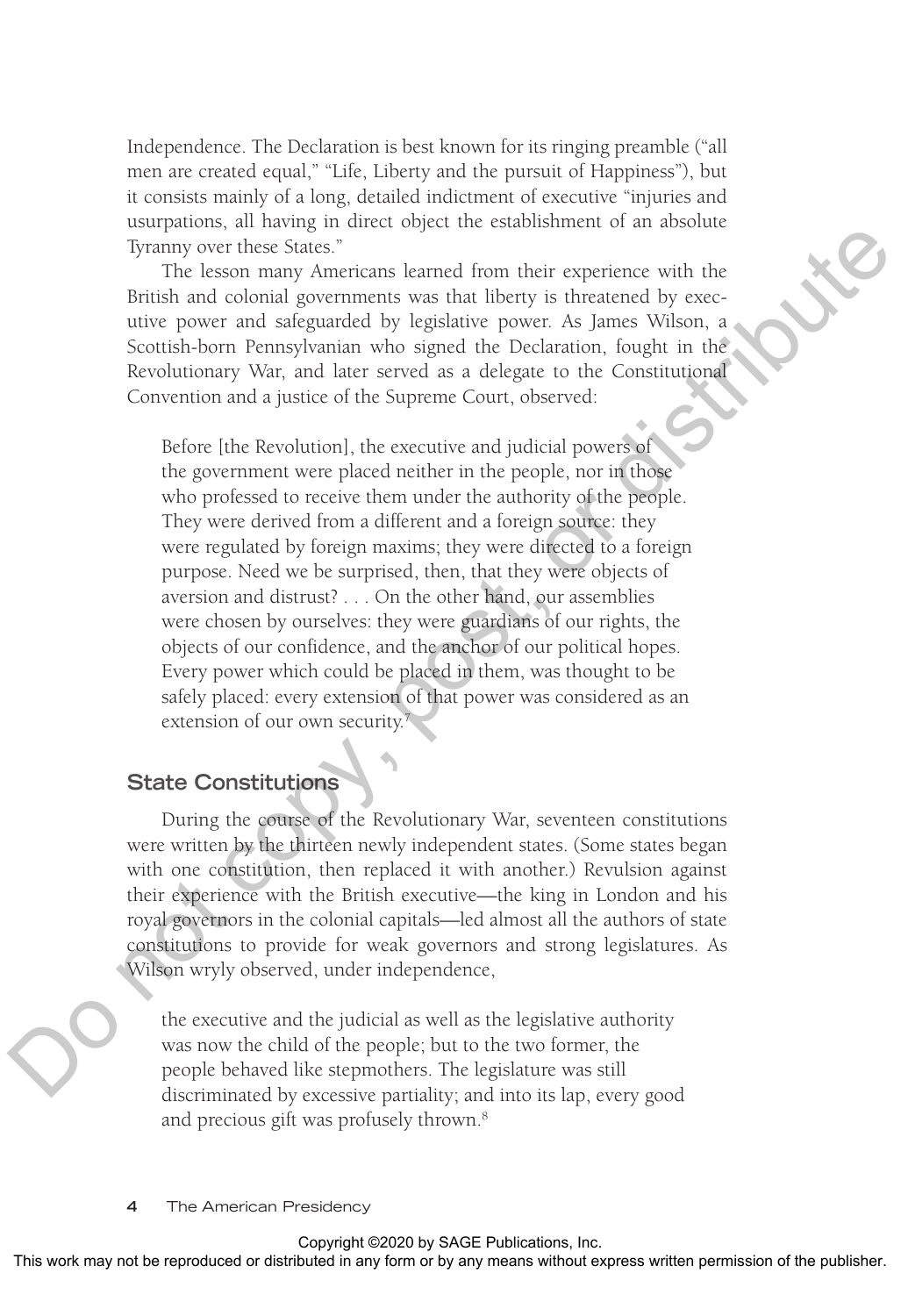In the decade after independence was declared, state governors typically were elected by the legislature for a brief term (one year, in most cases) and were ineligible for reelection. They were forced to share their powers with a council whose members were appointed by the legislature or elected by the people. This arrangement made the governors, in the assessment of historian Gordon S. Wood, "little more than chairmen of their executive boards."9 Indeed, at the Constitutional Convention, Virginia governor Edmund Randolph opposed the proposal to make the presidency a unitary office by saying that as governor, he was merely "a member of the executive."

The powers the governors did have were meager. Most state constitutions made vague grants of authority to their executives and**,** by specifically denying them the right to veto legislation and make appointments**,** rendered them incapable of defending even that modest influence from legislative encroachment. In his *Notes on the State of Virginia,* Thomas Jefferson described the result in his home state:

All the powers of government, legislative, executive and judiciary, result to the legislative body. The [state constitutional] convention, which passed the ordinance of government, laid its foundation on this basis, that the legislative, executive and judiciary departments should be separate and distinct, so that no person should exercise the powers of more than one of them at the same time. But no barrier was provided between these several powers. The judiciary and executive members were left dependent on the legislative for their subsistence in office and some of them for their continuance in it.<sup>10</sup>

The constitution of the historically pro-British state of New York offered a striking exception to the general practice of weak governors and strong legislatures. New York's governor was elected by the people, not the legislature, for a term of three years, not one, and, rather than being confined to a single term, could be reelected as often as the voters wanted. George Clinton, the first governor to be chosen under the New York constitution, was elected seven times for a total of twenty-one years. The executive power in New York's government was unitary, exercised by the governor alone and not shared with a council. The governor was empowered to veto legislation, subject to override by the legislature, and to make appointments, subject to legislative confirmation. Finally, these and other powers of New York's governor (which were extensive) were defined by the state's constitution in detail. This work may not be reproduced or distributed or the any five space or distributed in the constraints of the any form or by any form or by any form or by any form or by any form or by any form or by any form or by any fo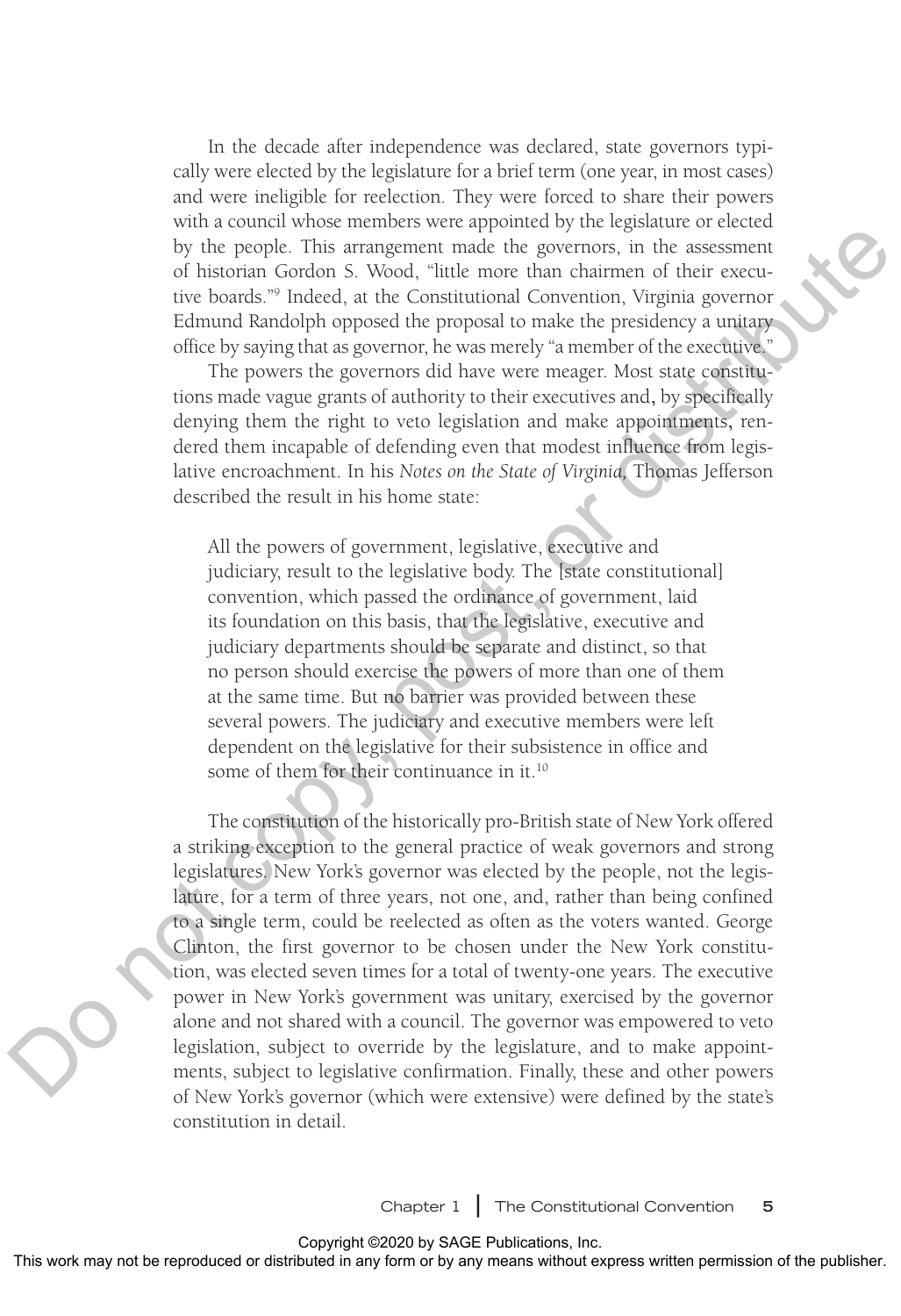#### **The Articles of Confederation**

The decision by the Continental Congress to declare independence from Great Britain in the summer of 1776 was accompanied by another important decision. Congress adopted the Virginian Richard Henry Lee's motion that "a plan of confederation be prepared and transmitted to the respective Colonies for their consideration and approbation." Such a step was militarily necessary. Although the Declaration of Independence made each of the states, in effect, an independent nation, they could not fight a common war against the British without some sort of common government.

The states, jealous of their independence and reluctant to substitute even a homegrown central government for the British government they had just rejected, surrendered power grudgingly. They stipulated to their delegates in Congress that the confederation was to be no stronger than was absolutely necessary to wage the war for independence. Reacting against their experience with British rule, the states also made clear that the confederation's executive component must be minimal. Nothing remotely resembling a king would be tolerated.

On June 11, 1776, the Continental Congress formed the Committee of Thirteen (one delegate from each state) to draft a plan of confederation. The committee acted expeditiously, submitting its recommendation on July 12. More than a year later, on November 15, 1777, Congress adopted a revised version of the plan, calling it the Articles of Confederation and Perpetual Union. Ratification by the states came slowly, with the last state not voting its approval until March 1, 1781. But because the articles so much resembled the ad hoc arrangement the states were already using under the Continental Congress, the delay in ratification made little difference.

The Articles of Confederation more than embodied the states' dread of central government and executive power. Indeed, they created less a government than an alliance or, as the articles themselves put it, a "league of friendship." Each state, regardless of wealth or population, was represented equally in Congress: one state, one vote. The president, chosen by Congress, was merely its presiding officer, not an executive at all. Eventually, after the burden of making all financial, diplomatic, and military decisions and executing all legislative enactments became more than the legislators could handle, Congress created small executive departments headed by appointed officials. The activities of these departments, however, were closely monitored by Congress. In truth, Congress enacted few laws of consequence because passage required the support of nine of the thirteen states. Amendments to the articles had to be approved by all the states. Important decision. Congress adopted the Virginian Richard i Enry<br>Important in a state as presented or distributed in any firstige means with a state was the rest of the state, in distributed in any firstige means with a

**6** The American Presidency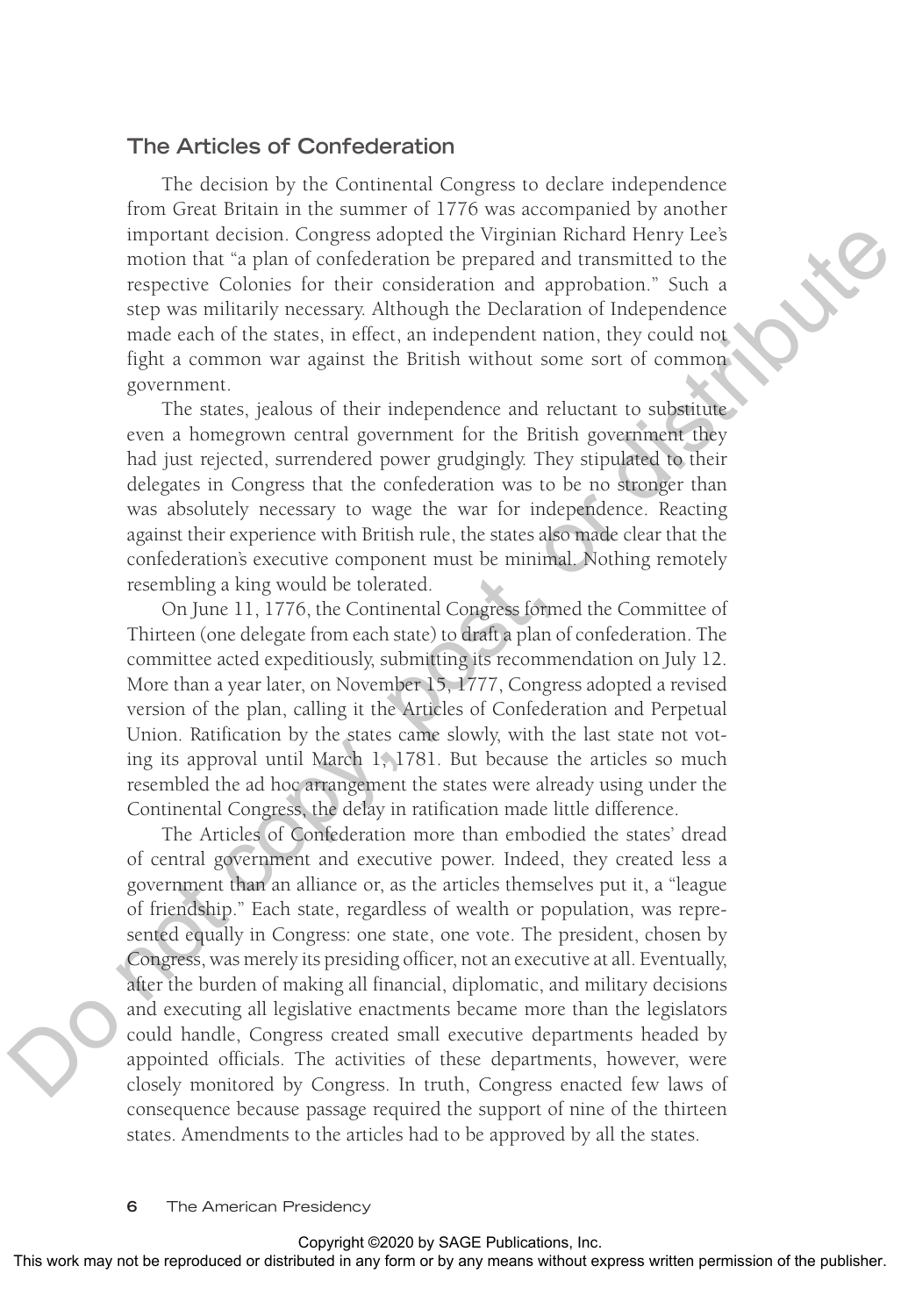In addition to setting forth a weak institutional structure, the Articles of Confederation undermined the power of the national government in other ways. Technically, Congress was empowered to declare war, make treaties and enter alliances, raise an army and navy, regulate coinage, borrow money, supervise American Indian affairs, establish a post office, and adjudicate disputes between states. Funds and troops were supposed to be supplied by the states according to their wealth and population. But Congress had no power to tax the states or to enforce its decisions, generating "a massive collective-action problem."11 When, as often happened, one or two states balked at meeting an obligation, other states followed suit. "Each state sent what was convenient or appropriate," historians Christopher Collier and James Lincoln Collier have observed, "which usually depended on how close to home the fighting was."12 After the Revolutionary War was won, states felt even less reason to honor Congress's requests.

#### **National Problems**

For all its weakness, the Articles of Confederation did not prevent the United States from winning independence. The war effectively ended on October 17, 1781, when Gen. George Washington's American army and a French fleet, anchored off Yorktown, Virginia, forced the British forces led by Charles Lord Cornwallis to surrender.

The problems of a weak, purely legislative national government became more apparent in the half-decade after victory. No longer bound together by the threat of a common foe, the states turned their backs almost completely on Congress and each other.

Overlapping claims to western lands brought some states into conflict. Connecticut settlers and Pennsylvania troops clashed in one disputed area. The western territories, which extended as far as the Mississippi River, were the nation's most valuable resource, but until the states' rival claims were settled, it was difficult to develop the land and profit from it. On the Atlantic coast, some states with port cities placed taxes on goods imported from overseas by merchants in neighboring states. Caught between New York and Pennsylvania, Rep. James Madison of Virginia wrote, New Jersey was like "a cask tapped at both ends." North Carolina, also lacking a deep-water port and trapped between Virginia and South Carolina, was "a patient bleeding at both arms."<sup>13</sup> The new nation was burdened by a crippling debt. By 1789 foreign creditors held more than \$10 million in promissory notes and were owed \$1.8 million in unpaid interest. Unless paid, they were unwilling to engage in further trade with the United States. Yet Congress was unable to persuade the states to contribute to the Treasury. The repression of the reproduced or distributed in any form or by an analyzing the state of the reproduced or distributed in any form or by any means a small or the publisher. This can be reproduced to be any form or by an

Chapter 1 **|** The Constitutional Convention **<sup>7</sup>**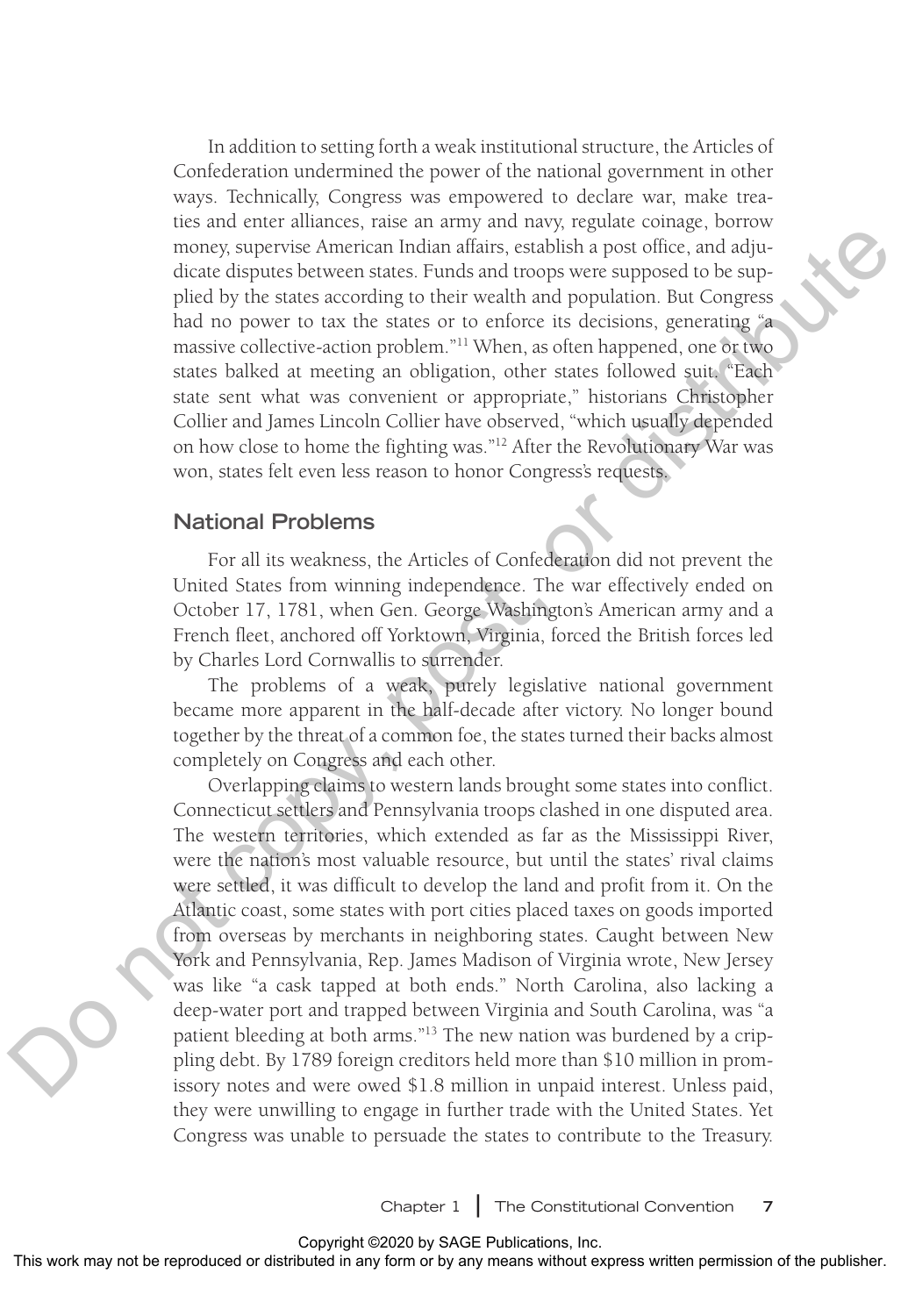By 1786 states were withholding 98 percent of congressionally requisitioned funds.14 The total income of the national government in 1786 was less than one-third of the interest due that year on the national debt. Only a series of loans from Dutch bankers, negotiated by John Adams, kept the new nation solvent.

The United States also faced numerous problems on its borders. The nation's northern, southern, and western boundaries were under siege, with only an ill-equipped, poorly financed army of seven hundred to defend them. British soldiers continued to occupy two Great Lakes forts that their government had promised to vacate under the Treaty of Paris, which formally ended the Revolutionary War in 1783. Similarly, Spain closed the Mississippi River to American ships and made claim to land east of the river that according to the treaty belonged to the United States. Both Spain and Great Britain encouraged American Indian tribes to raid frontier settlements. (Spain, in particular, roused the Creeks in Florida to harass settlers in Georgia.) Returning from a trip to the interior, Washington lamented, "The Western settlers . . . turn on a pivot; the touch of a feather would turn them any way"—perhaps toward an alliance with Spain or Great Britain that would secure their safety.15 Abroad, American ships were preyed on by Mediterranean pirates based in the Barbary states of Algiers, Morocco, Tripoli, and Tunis. Great Britain denied them access to its colonies in Canada and the West Indies, two lucrative markets for trade.16 The matter or the minimal or distributed or distributed or distributed in any form of the reproduced or distributed or distributed or distributed in a property without express were not<br>the representation of the publisher

In the midst of foreign and domestic difficulties, another problem developed that mixed elements of both. A currency crisis engulfed the United States, largely because Americans had gone on a buying spree, importing luxury items such as clocks, glassware, and furniture from Great Britain that they had been unable to get during the war. As specie—gold and silver, the only American currency acceptable to foreign creditors flowed out of the country to pay for these goods, it became scarce at home. Meanwhile, many debtors, especially farmers who had left the land to fight for independence and still had not been paid by the financially destitute national government, faced bankruptcy or foreclosure. In response, these debtors pressured their state legislatures to print vast sums of paper money that they could use to pay their debts. Creditors, unwilling to be reimbursed in depreciated currency, fought back politically but with limited success. The state legislatures were highly democratic by the standards of the late seventeenth century and therefore often were more responsive to the greater number of debtors among their constituents than to the smaller number of creditors.

**8** The American Presidency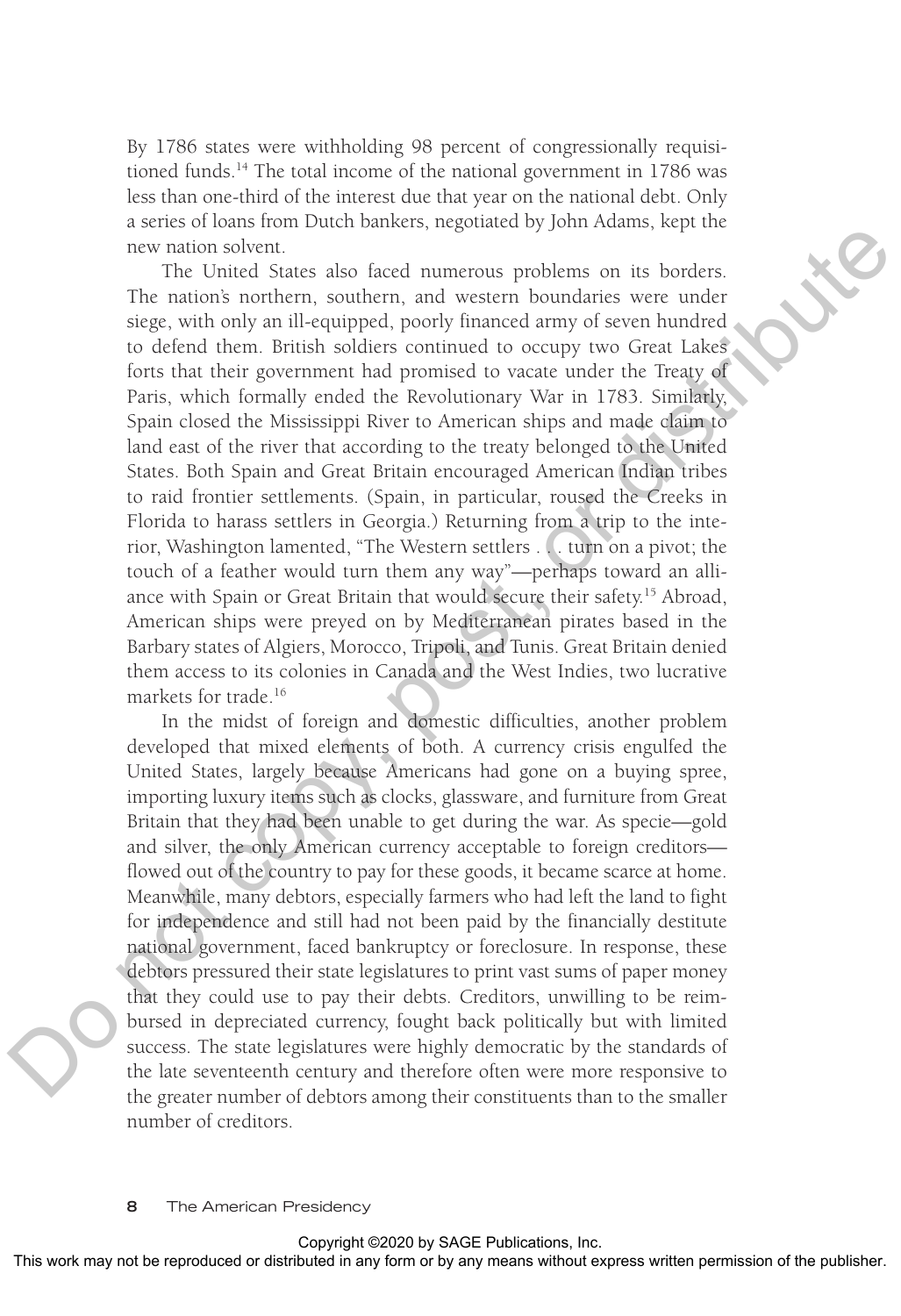#### **Lessons of Experience**

Fear of executive power remained strong among Americans during the decade after independence was declared. But the problems that beset the United States under the strong legislative governments of the states and the weak legislative government of the Articles of Confederation taught certain lessons, particularly to people of property.<sup>17</sup> As political scientist Charles C. Thach Jr. wrote, "Experience with the state governments during the period following the cessation of hostilities served . . . to confirm the tendencies toward increasing confidence in the executive and increasing distrust of the legislature." Experience also taught several things about the proper design of an effective executive:

It taught that executive energy and responsibility are inversely proportional to executive size; that, consequently, the one-man executive is best. It taught the value of integration; the necessity of executive appointments, civil and military; the futility of legislative military control. It demonstrated the necessity of the veto as a protective measure . . . [for] preventing unwise legislation. . . . It demonstrated the value of a fixed executive salary which the legislature could not reduce. It discredited choice [of the executive] by the legislature, though without teaching clearly the lesson of popular choice. . . . And, above all, it assured the acceptance of, if it did not create, a new concept of national government—the fundamental principles of which were the ruling constitution, the limited legislature, and the three equal and coordinate departments.<sup>18</sup> The Constitute or distributed or distributed or distributed or distributed in any means when the reproduced or the publisher or the publisher or the publisher or by any fitting the construction of the publisher. Some this

# **The Constitutional Convention**

Of all the problems that plagued the new nation after independence, none seemed more amenable to solution than those involving commerce among the states. Few benefited, and many suffered from the protectionist walls that individual states built around their economies. The Virginia Assembly, at the urging of James Madison, one of its youngest members, called for a trade conference to be held at Annapolis, Maryland, in September 1786 and urged all the other states to send delegations.

The Annapolis Convention was a failure. Only Virginia, New Jersey, and Delaware sent full delegations, and seven states, suspicious of Virginia's intentions, boycotted the meeting altogether. The convention proposed no

Chapter 1 **|** The Constitutional Convention **<sup>9</sup>**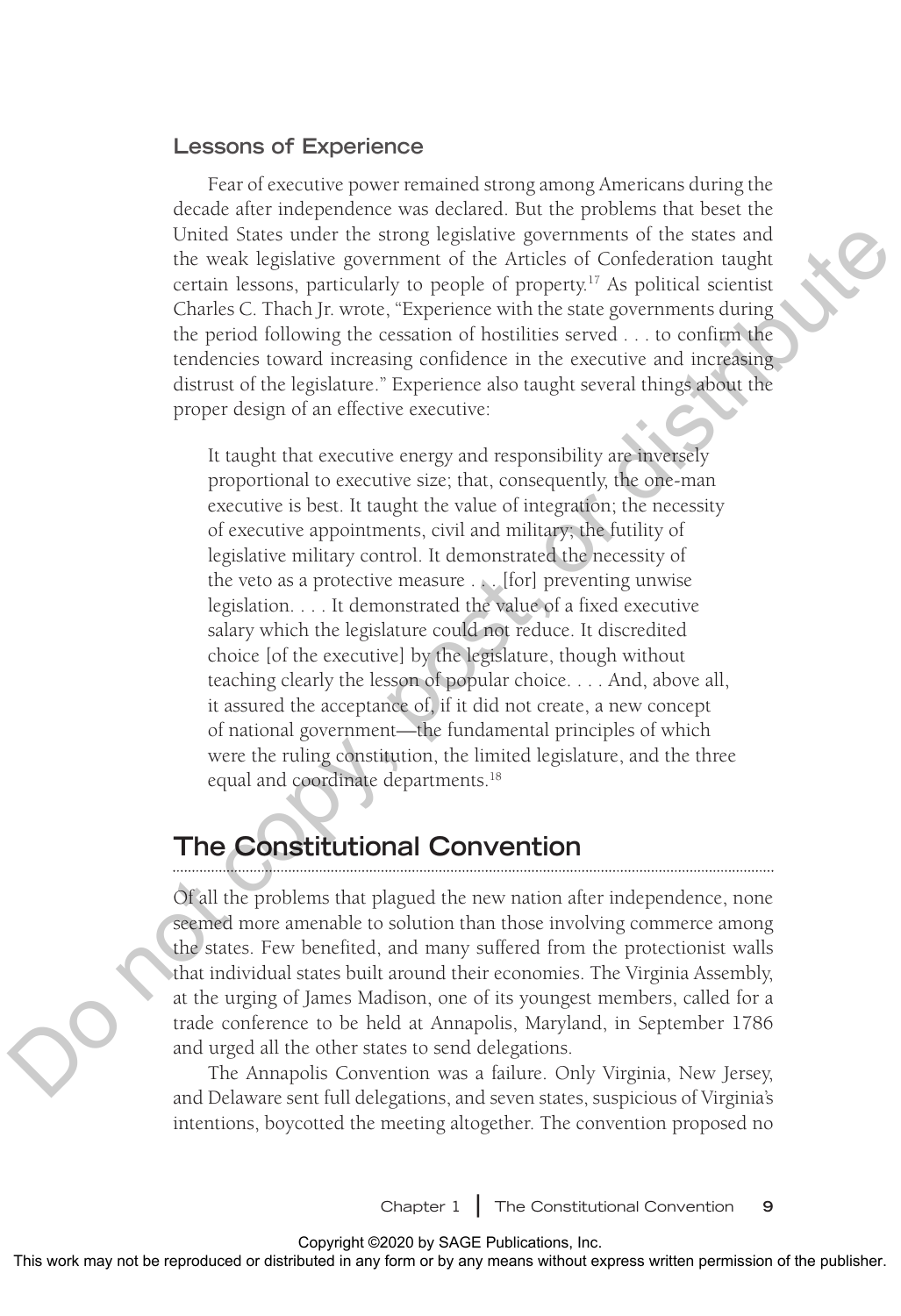remedies to the nation's trade difficulties. But the delegates who did come to Annapolis, notably Madison and Alexander Hamilton of New York, rescued the enterprise by issuing a bold call to Congress to convene an even more wide-ranging meeting. They urged that the states be enjoined to choose delegates to

meet at Philadelphia on the second Monday in May next [1787], to take into consideration the situation of the United States, to devise such further provisions as shall appear to them necessary to render the constitution of the Federal Government adequate to the exigencies of the Union.

Initially, Congress was cool to the summons of the Annapolis Convention. But within weeks an event occurred that lent urgency to the nationalist cause. A mob of farmers in western Massachusetts, saddled with taxes and debts and unable to persuade the state legislature to ease credit, closed down courts and stopped sheriffs' auctions to prevent foreclosure orders from being issued and executed against their lands. Although similar outbreaks had occurred in about half the other states, they had been suppressed easily.<sup>19</sup> This one, dubbed Shays's Rebellion after one of its leaders, Revolutionary War veteran Daniel Shays, threatened for a time to rage out of control.

The reaction around the country among people of property was shock and horror, not just at the class warfare that seemed to be erupting and the inability of the national government to help states maintain the peace but also at several states' subsequent decision to avert future rebellions by allowing debtors to pay off their creditors with newly printed, nearly worthless paper money. Thomas Jefferson's private comment to Madison that "a little rebellion now and then is a good thing" was very much the exception in this regard. "What, gracious God, is man!" declared the usually stoic George Washington after hearing of the Massachusetts riots. "That there should be such inconsistency and perfidiousness in his conduct. We are fast verging to anarchy and confusion."20 Consider the repression of the reproduced or distributed in any form of the reproduced in any form or the reproduced in any form or by any form or by any form or by any form or between the reproduced in any form or by any

On February 21, 1787, Congress decided to act on the Annapolis Convention's request by passing a resolution:

RESOLVED, That in the opinion of Congress it is expedient that on the second Monday in May next a Convention of delegates who shall have been appointed by the several states be held in Philadelphia for the sole and express purpose of revising the

**10** The American Presidency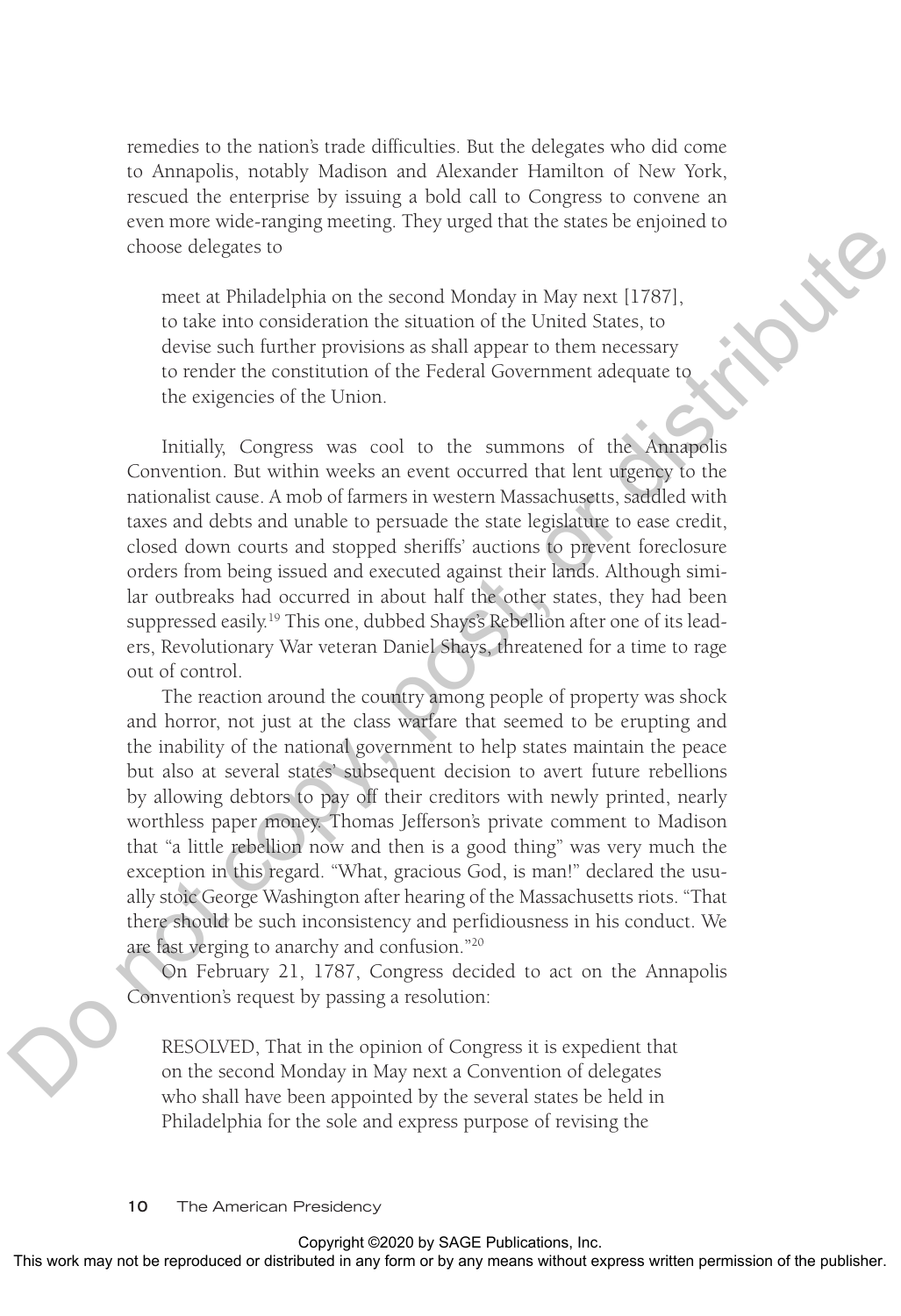Articles of Confederation and reporting to Congress and the state legislatures such alterations and provisions therein as shall when agreed to in Congress and confirmed by the states render the federal constitution adequate to the exigencies of government and the preservation of the Union.

The states were no more compelled to obey this congressional summons than to follow any other. But when a sufficient number—whether frightened by the prospect of further uprisings, concerned about the nation's growing domestic and international weakness, or inspired by the example of the nationally revered Washington, who decided to attend as a delegate from his native Virginia, selected delegations, all the other states but Rhode Island fell into line for fear of having their interests ignored.

#### **The Delegates**

The Constitutional Convention has been variously described as an "assembly of demigods" (Jefferson), a "miracle at Philadelphia" (author Catherine Drinker Bowen), a "nationalist reform caucus" (political scientist John P. Roche), and a "coup" (legal scholar Michael Klarman), to cite but four descriptions.21 The convention may have been all of these things. But, mundanely, it also was a gathering of fifty-five individuals.

Who were the delegates? Self-selection had much to do with determining who was chosen by the states to represent them at the convention and who actually went. Political leaders who were committed to the idea that the national government must be dramatically improved embraced the opportunity to attend. Most of those who were basically satisfied with the status quo—including prominent Americans such as Patrick Henry and Richard Henry Lee of Virginia, Samuel Adams of Massachusetts, and George Clinton of New York—chose to stay away. Henry, a strong defender of the Confederation, reputedly said that he "smelt a Rat."22 If they had attended and fought stubbornly for their position, observed political scientist Clinton Rossiter, the convention "would have been much more perfectly representative of the active citizenry of 1787. It would also, one is bound to point out, have been crippled as a nation-building instrument." $^{23}$ and the purse comparison of the Data<br>
The axes we reproduced in order parameterizes concerned about the distribution<br>
moves than the player state of the publisher produced in the publisher of<br>the publisher and the publish

The fifty-five delegates were generally united in their belief that a stronger national government was vital to the health of the new American nation. In part, this agreement stemmed from their similar experiences in the national arena. Forty-two were current or former members of Congress. Thirty had risked life and livelihood by fighting in the Revolutionary War.

Chapter 1 **|** The Constitutional Convention **<sup>11</sup>**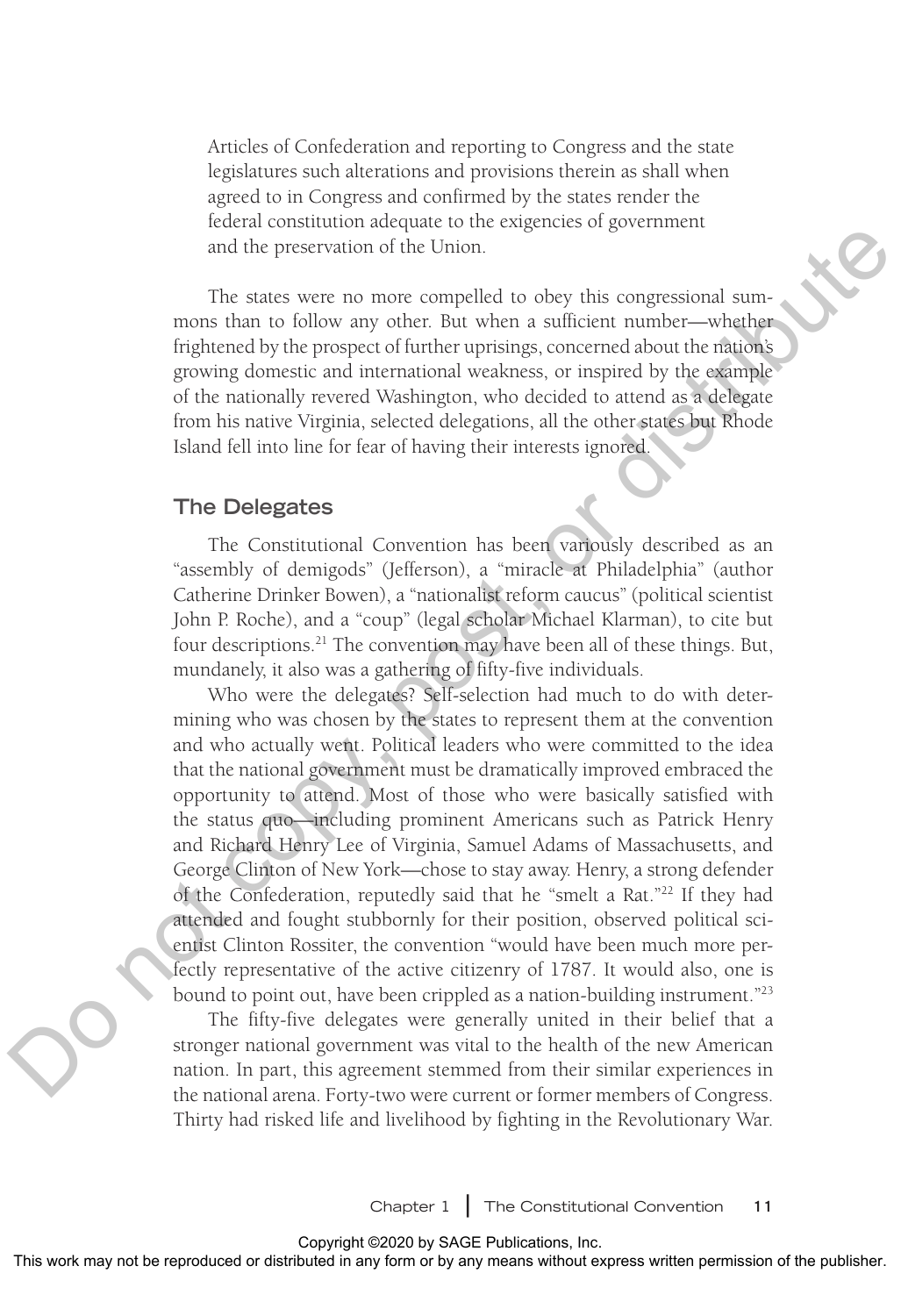Eight had signed the Declaration of Independence. All were republican, at least to the extent that they opposed a hereditary monarchy and supported some form of representative government.

Collectively, the convention was young. Many of the delegates were, in the words of historians Stanley Elkins and Eric McKitrick, "the young men of the Revolution," who had come of age during the revolutionary decade of the 1770s, when the idea of building a nation was more inspiring than traditional state loyalties.<sup>24</sup> Madison, at thirty-six, was older than eleven other delegates, including Gouverneur Morris of Pennsylvania (thirty-five), Edmund Randolph of Virginia (thirty-three), and Charles Pinckney of South Carolina, who was twenty-nine but said he was twenty-four, so he could claim to be the youngest delegate. (That distinction belonged to Jonathan Dayton of New Jersey, who was twentysix.) The average age of the delegates—even counting Benjamin Franklin of Pennsylvania, who, at age eighty-one, was sixteen years older than the next-oldest delegate—was forty-three. ere, on the solenoid of the reproduced or distributed or distributed in the reproduced or distributed in any form or distributed in any means with the reproduced in a bursting conserver that the reproduced in a bursting c

Other shared characteristics contributed to the delegates' common outlook on many fundamental issues. All were white; all were men. Almost all lived in the long-settled coastal regions of their states; the backcountry frontier was hardly represented at the convention. Almost all were prosperous—about half were lawyers, and another quarter owned plantations or large farms. Only two delegates were small farmers, a group that accounted for 85 percent of the nation's white population. The wealth of most of the delegates derived from personal property—government securities and investments in manufacturing, shipping, and land speculation. The prosperity of other delegates lay in real property, notably large farms and, in the South and elsewhere, fellow human beings. Twenty-five delegates—nearly half—were slave owners.<sup>25</sup>

#### **Rules and Procedures**

Congress had summoned the convention to assemble on Monday, May 14, 1787. But not until Friday, May 25, were the seven state delegations needed for a quorum present in Philadelphia. Although most of the other delegations arrived within a few days, some came much later. Others left early. Never were all fifty-five delegates present at the same time.

The first order of business on May 25 was to elect a president, a word that in the usage of the day, suggested a "presiding officer" more than a "leader" or "chief executive." Not surprisingly, George Washington was the delegates' unanimous choice. Washington spoke on only one issue during

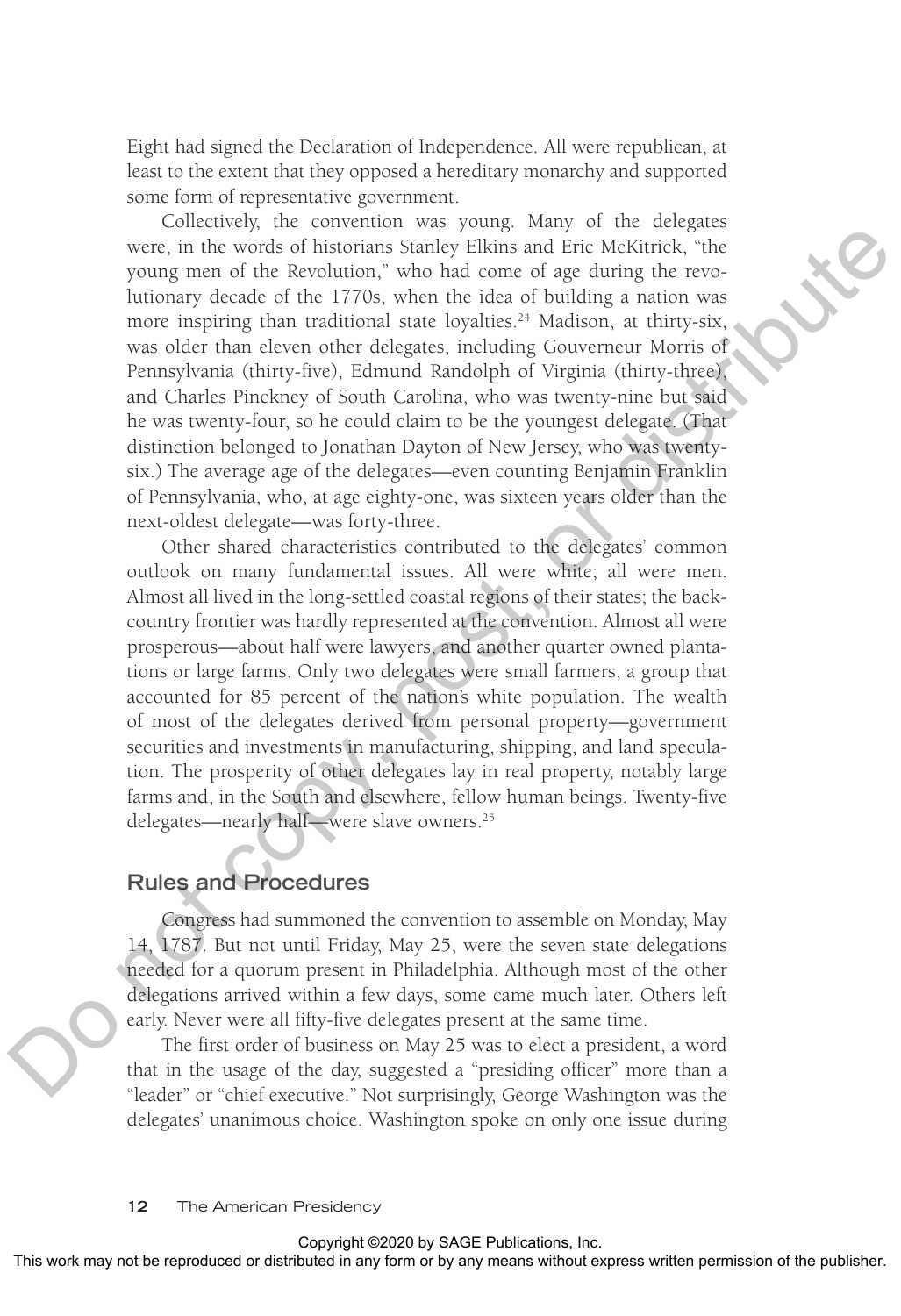the convention. Fearing that the new Constitution would be attacked as antirepublican, he rose on the last day to support a proposal requiring that each member of the House of Representatives represent at least thirty thousand people rather than the previously agreed-to forty thousand.<sup>26</sup> The delegates approved unanimously. This intervention was not the only evidence that Washington played more than a ceremonial role. According to the Colliers, "during that long, hot summer, this gregarious man was constantly having dinner, tea, supper with people, and one must assume of course that he was actively promoting his position"—namely, a strong national government and a strong executive within that government.<sup>27</sup> Even Washington's last-minute speech on representation was meaningful in symbolic terms. As Gordon Wood points out, "It was his way of saying to his colleagues that he favored the Constitution"—and that he and his fellow authors believed it must embody republican principles.<sup>28</sup>

After Washington was elected president of the convention, a secretary was chosen—Maj. William Jackson of Pennsylvania. Jackson kept the convention's official journal, which was little more than a record of motions and votes. Fortunately, James Madison decided to keep a more extensive record of the delegates' debates and deliberations. Madison had been frustrated in his studies of other governments by the near impossibility of determining what their founders intended when creating them. Although he was acting on his own initiative, the other delegates knew what he was doing because he sat up front next to Jackson, instead of with the Virginia delegation, so that he would not miss a word. In fairness to his colleagues, Madison decided to keep his notes secret until the last delegate died. That delegate turned out to be Madison, who died in 1836, at the age of eighty-five. Along with the rest of Madison's papers, his notes on the Constitutional Convention were purchased by Congress in 1837 and published in 1840. The representation of the representation of the representation or by any form or by any form or by any means with the stributed or distributed in any form or by any means we computed in a computed in any form or by any me

The only other business of the convention's first day was to accept the credentials of the state delegations. In doing so, the delegates implicitly agreed to follow the then-customary procedure of having each state cast one vote. James Wilson was displeased by this arrangement (he felt the more populous states should have a greater voice), but he was persuaded by Madison and others that to alienate the small-state delegates at such an early stage could abort the entire proceeding.

On Monday, May 28, the delegates adopted additional rules and procedures. None was more important to the success of the convention than the rule of secrecy. The rule was simple: no delegate was allowed to communicate anything to anyone except a fellow delegate about the convention's discussions and deliberations.

Chapter 1 **|** The Constitutional Convention **<sup>13</sup>**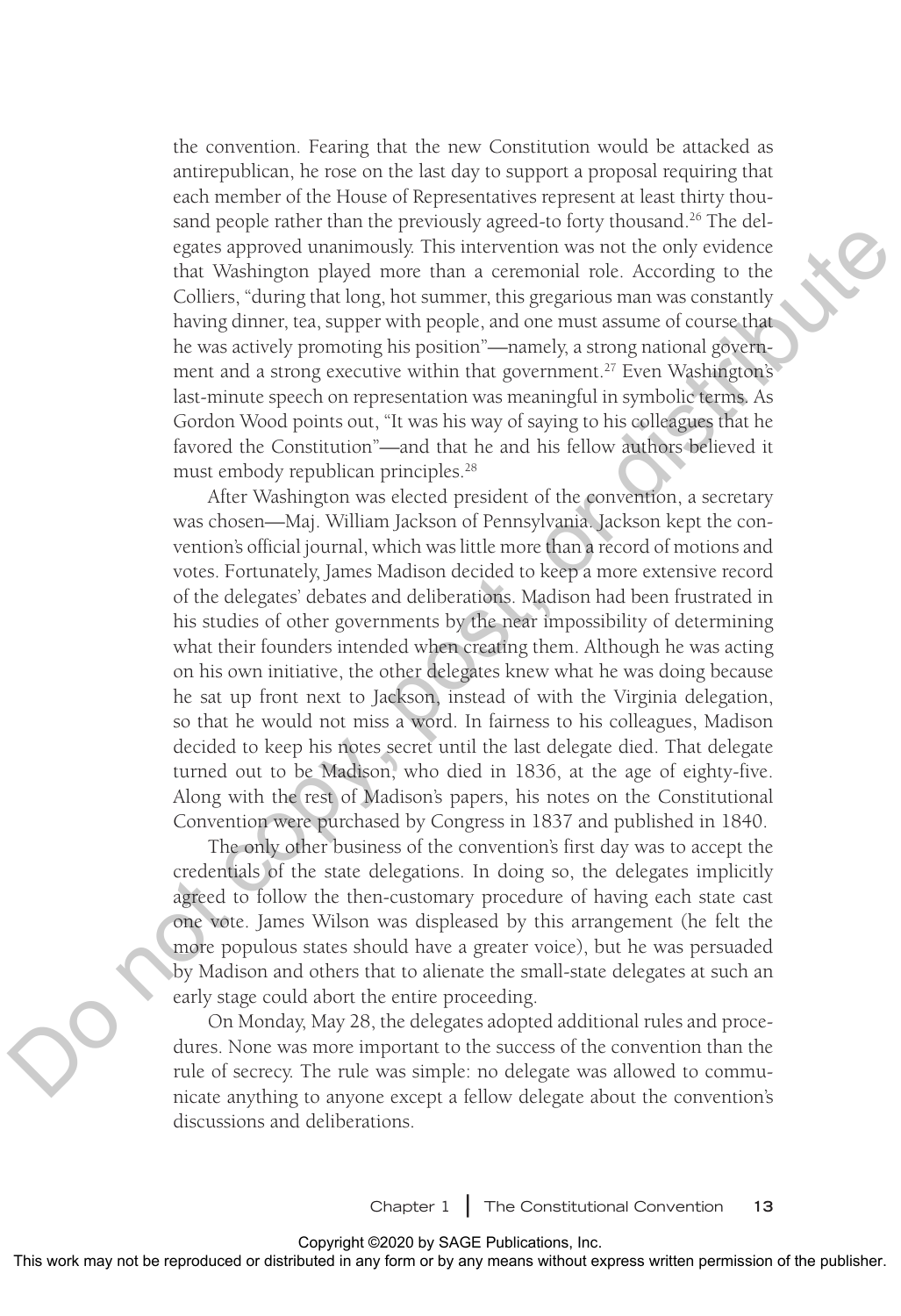Thomas Jefferson, then the U.S. ambassador to France, wrote John Adams, the ambassador to Great Britain, that he was appalled by "so abominable a precedent. . . . Nothing can justify this but the innocence of their intentions and ignorance of the value of public discussions." But in a letter to Jefferson, Madison explained the delegates' decision: "It was thought expedient in order to secure unbiased discussion within doors, and to prevent misconceptions & misconstructions without, to establish some rules of caution which will for no short time restrain even a confidential communication of our proceedings."29 In other words, secrecy permitted the delegates to speak candidly about issues without fearing immediate public retribution as well as to change their minds without appearing weak or vacillating. It also kept opponents of a stronger national government from sensationalizing particular proposals or decisions as a means of discrediting the whole undertaking. Years later, Madison told historian Jared Sparks that "no Constitution would ever have been adopted by the Convention if the debates had been made public."30 The computer or the convention of the column or distributed or distributed or distributed or distributed or distributed or distributed or the state of the publisher or by any form or by any form or by any form or by any f

Another important rule the convention adopted was to permit any of its decisions to be reconsidered at the request of even a single delegate. Because issues could always be raised and decided again, those who were on the losing side of a crucial vote were encouraged to stay and try to persuade the other delegates to change their minds rather than to walk out and return home in protest.

#### **An Overview of the Convention**

The Constitutional Convention was not a scripted or even an especially orderly proceeding. The delegates' decision to allow issues to be reconsidered, reinforced by their twin desires to build consensus among themselves and to create a government whose parts would mesh with one another, meant that the convention "could not, and did not, proceed in a straight line, neatly disposing of one issue after the next until all were dealt with. It moved instead in swirls and loops, again and again backtracking to pick up issues previously debated."31 Historian Jack N. Rakove has compared the constitution-writing process to "the solution of a complex equation with a large number of dependent variables: change the value of one, and the values shift throughout."32

Students of mathematics know that not all such equations are solved. Once the convention was called, the risk of failure was great. As Franklin wrote to Jefferson on April 19, 1787, "If it does not do good it will do harm, as it will show that we have not the wisdom among us to govern

**14** The American Presidency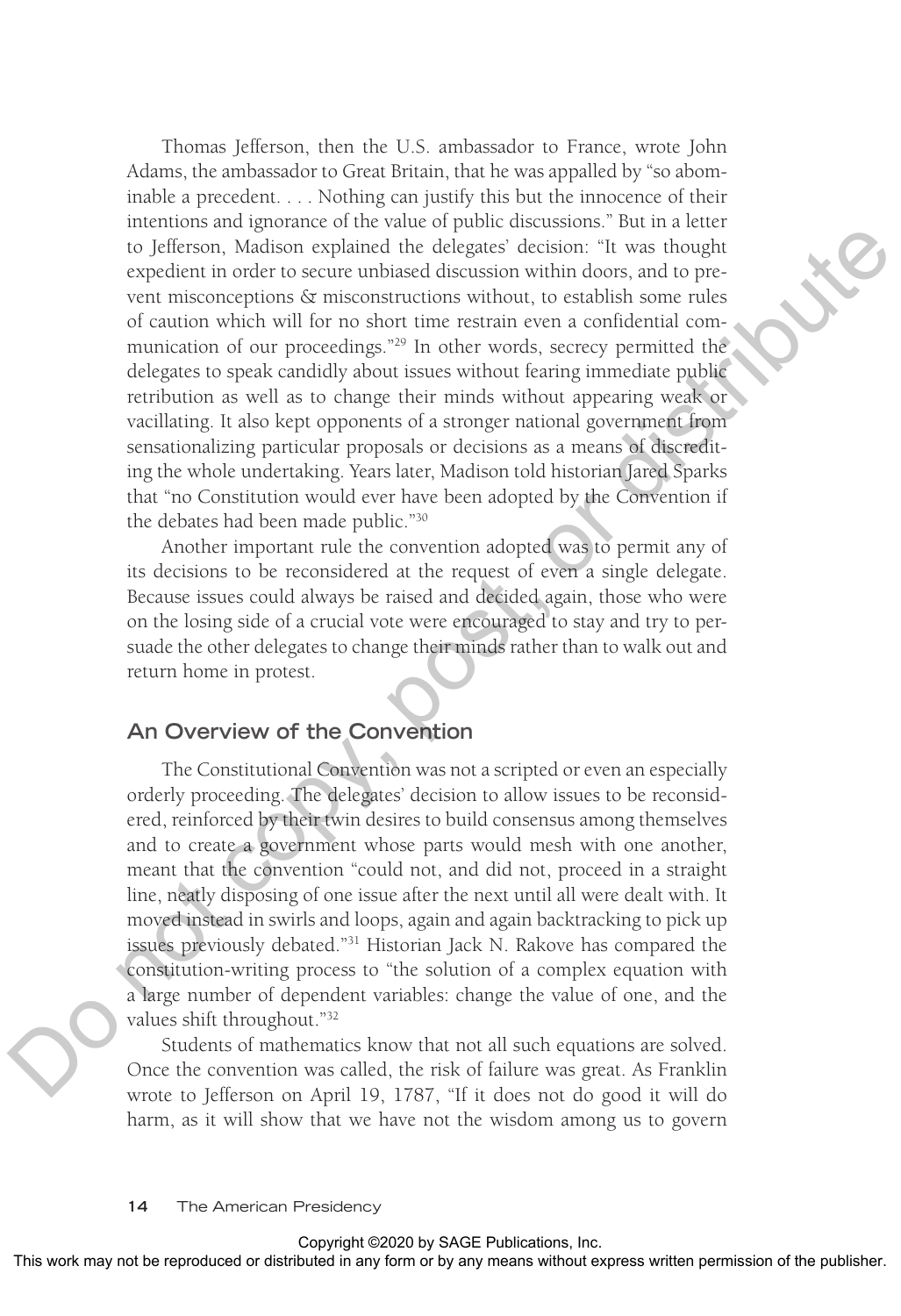ourselves."33 Nor did the delegates' work proceed smoothly. Near the midway point, Washington wrote, "I almost despair of seeing a favourable issue to the proceedings of the Convention, and do therefore repent having had any agency in the business."<sup>34</sup> Nevertheless, from May to September the delegates used drafts, debates, compromises, and committees to organize their deliberations and help them work through the many issues that faced them. These plans and committees structured the work of the convention into seven main stages:

- Introduction of the Virginia Plan (May 29)
- Decision by the convention to recast itself as the Committee of the Whole, originally for the purpose of considering the Virginia Plan in detail but later to evaluate the New Jersey Plan and Alexander Hamilton's plan as well (May 30–June 19)
- Clause-by-clause debate by the delegates of their decisions when meeting as the Committee of the Whole (June 20–July 26)
- Work of the five-member Committee of Detail, which was appointed by the convention to produce a draft of the new constitution that reflected the delegates' previous decisions on multiple issues (July 24–August 6)
- Consideration by the delegates of each provision in the report of the Committee of Detail (August 7–31)
- Recommendations of the eleven-member Committee on Postponed Matters, which was created to propose acceptable solutions to problems that continued to stalemate the delegates (August 31–September 8)
- Final adjustments, including the work of the Committee of Style, which was charged to write a polished draft of the Constitution, and last-minute tinkering by the delegates, culminating in their signing of the proposed plan of government (September 9–17)

*Virginia Plan (May 29).* The Virginia Plan, introduced on May 29 by Governor Randolph but written mainly by Madison, offered a radical departure from the Articles of Confederation. The plan proposed to create a threebranch national government and to elevate it to clear supremacy over the states, partly by grounding its authority squarely in the sovereignty of the people**.** 35 This work may not be reproduced or distributed or distributed in any form or by any means when  $\sim$  but the publisher or the publisher or distributed in any form or by any means we are but the publisher. The publisher or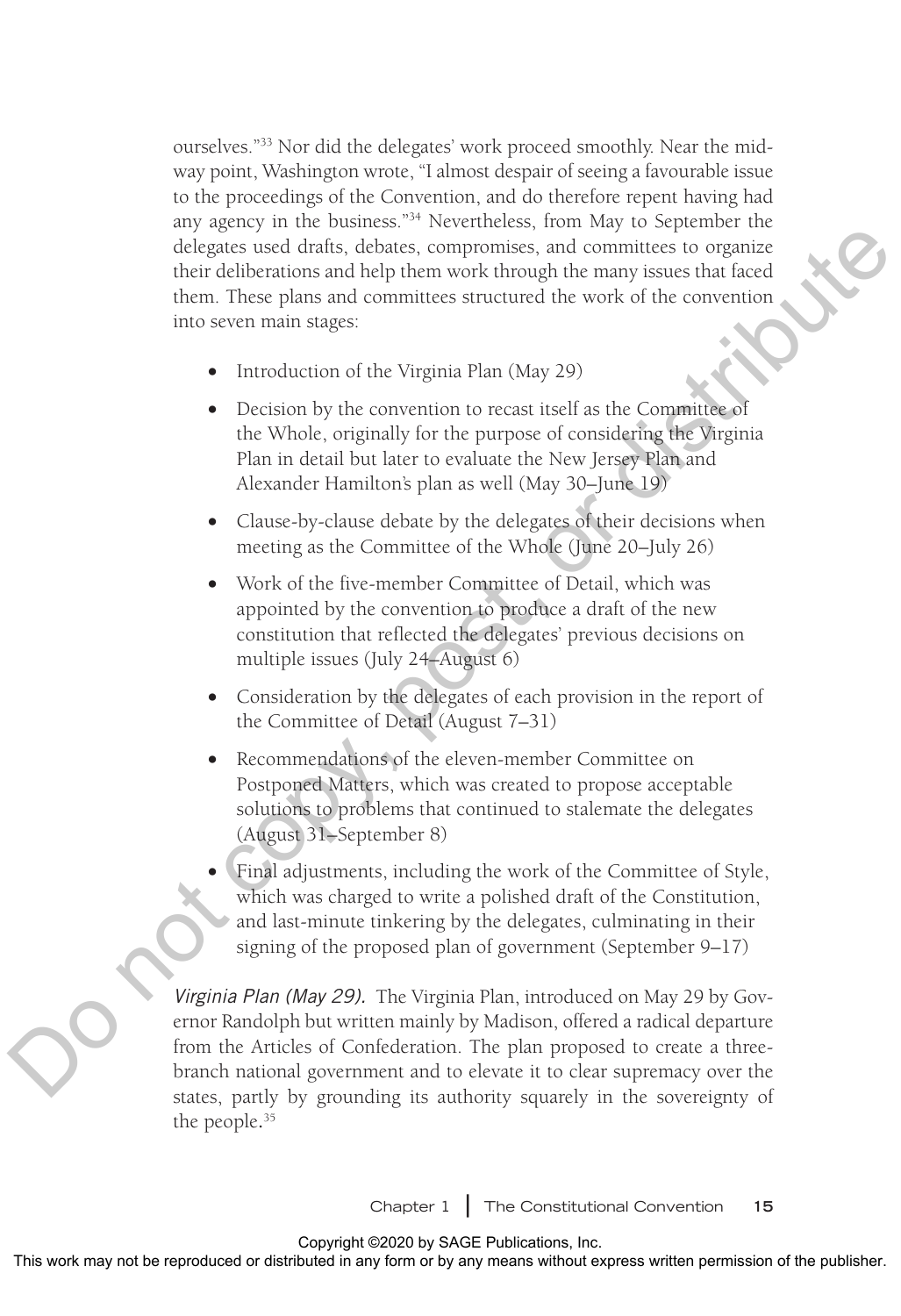According to the Virginia Plan, the heart of the national government would be a bicameral legislature. The lower house would be apportioned according to some combination of wealth and population and elected by the people. Members of the upper house would be elected for a longer term by the lower house from a list of candidates nominated by the states. The legislature's powers would include broad authority not just to pass laws but also to conduct foreign policy and to appoint most government officials, including judges.

A national judiciary, organized into "one or more supreme tribunals" and "inferior tribunals" and appointed by the legislature to serve "during good behavior"—that is, with life tenure—would form the second branch. One of its broad-ranging powers was "impeachments of any National officers."

The government also would have an executive branch, although it was vaguely defined in the Virginia Plan. The "national executive" (the plan left unresolved the question of whether this would be a person or group of people) was "to be chosen by the National Legislature for a term of years." Its powers were obscure: "besides a general authority to execute the National laws, it ought to enjoy the Executive rights vested in Congress by the [Articles of] Confederation." No one knew exactly what the phrase "Executive rights" meant. The computed or distributed or distributed or distributed or distributed in any form or by any form or distributed in any form or by any form or by any form or by any means with the signature or distributed in any content

Another element of the proposed new government was a "Council of revision" consisting of "the executive and a convenient number of the National Judiciary." The council would be empowered to veto laws passed by the national legislature, subject to override if a vetoed law was passed again by an unspecified legislative majority.36

Finally, the new government would have the power to veto state laws that were in conflict with the Constitution or with national legislation. For Madison, argues Gordon Wood, the worst thing about the Articles of Confederation was not the weakness of the national government but "the vices within the several states" that had produced an abundance of unjust and inconsistent laws. When the convention later rejected this provision of the Virginia Plan, Madison was for a time "convinced that the Constitution was doomed to fail."37

The delegates' response to the Virginia Plan was remarkably placid, especially considering that it proposed to replace the weak national government of the Articles rather than amend the document. "So sharp a break was Virginia asking the other states to make with the American past that one wonders why at least one stunned delegate . . . did not rise up and cry havoc at the top of his lungs," Rossiter wrote. "Instead, the delegates ended

**16** The American Presidency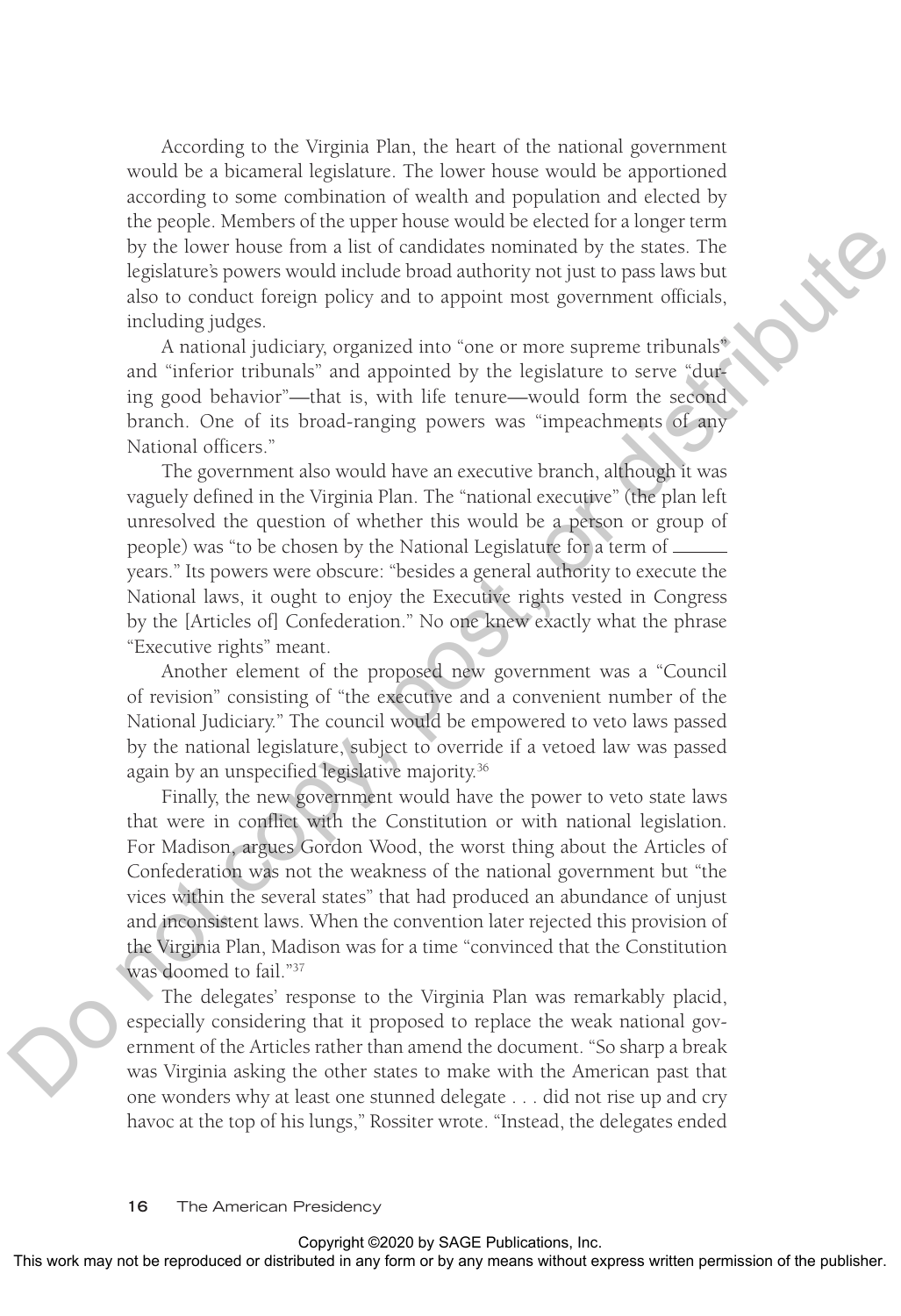this [May 29] session by resolving to go into a 'committee of the whole house'" on the next day to "consider the state of the American union."38

*Committee of The Whole (May 30–June 19).* In becoming the Committee of the Whole, the convention was, in a sense, simply giving itself a different name. The same group of delegates made up the committee as made up the convention. But as the Committee of the Whole, they could operate more informally. To symbolize this change, Washington temporarily stepped down as president, and Nathaniel Gorham of Massachusetts was chosen to preside. In addition, any decision made by the delegates while meeting as the committee would be in the form of a recommendation that the convention would debate and vote on at least once more.

From May 30 to June 13 the Committee of the Whole spent most of its time going over the Virginia Plan, clause by clause. Much of the plan was accepted, but parts of it were altered, and some ambiguous provisions were clarified.<sup>39</sup> The executive was defined as a unitary, or one-person, office. This person would be elected by the legislature for a single, sevenyear term and would be subject to impeachment and removal on grounds of "malpractice or neglect of duty." The executive alone, not a council of revision, was empowered to veto laws passed by the legislature, subject to override by a two-thirds vote of both houses. The requirement for a supermajority here and elsewhere in the new plan of government was an American innovation unknown to the British Parliament but used widely in the states.<sup>40</sup> the convention of the Convention or distributed in a state. Another any form and the reproduced or the reproduced in any form or by an expression or the computed in any form or by an expression of the publisher. This with

In deference to the states, the Committee of the Whole decided that members of the upper house of the national legislature (who had to be at least thirty years old) would be chosen by the state legislatures. They would serve seven-year terms and be eligible for reelection. Members of the lower house, also eligible for reelection, would serve three-year terms. All members of the national legislature would be barred from holding any other government office, mainly to prevent the emergence of conflicts of interest. As for the courts, there would be one "supreme tribunal," and the judges who served on it or on such "inferior tribunals" as the national legislature might decide to create would be appointed by its upper house for a lifetime term.

*The New Jersey Plan.* One plank of the Virginia Plan was especially controversial: the provision that both houses of the national legislature be apportioned according to population. Delegates from the states that thought of themselves as large (Virginia, Massachusetts, Pennsylvania, and the three states whose populations were growing most rapidly—Georgia,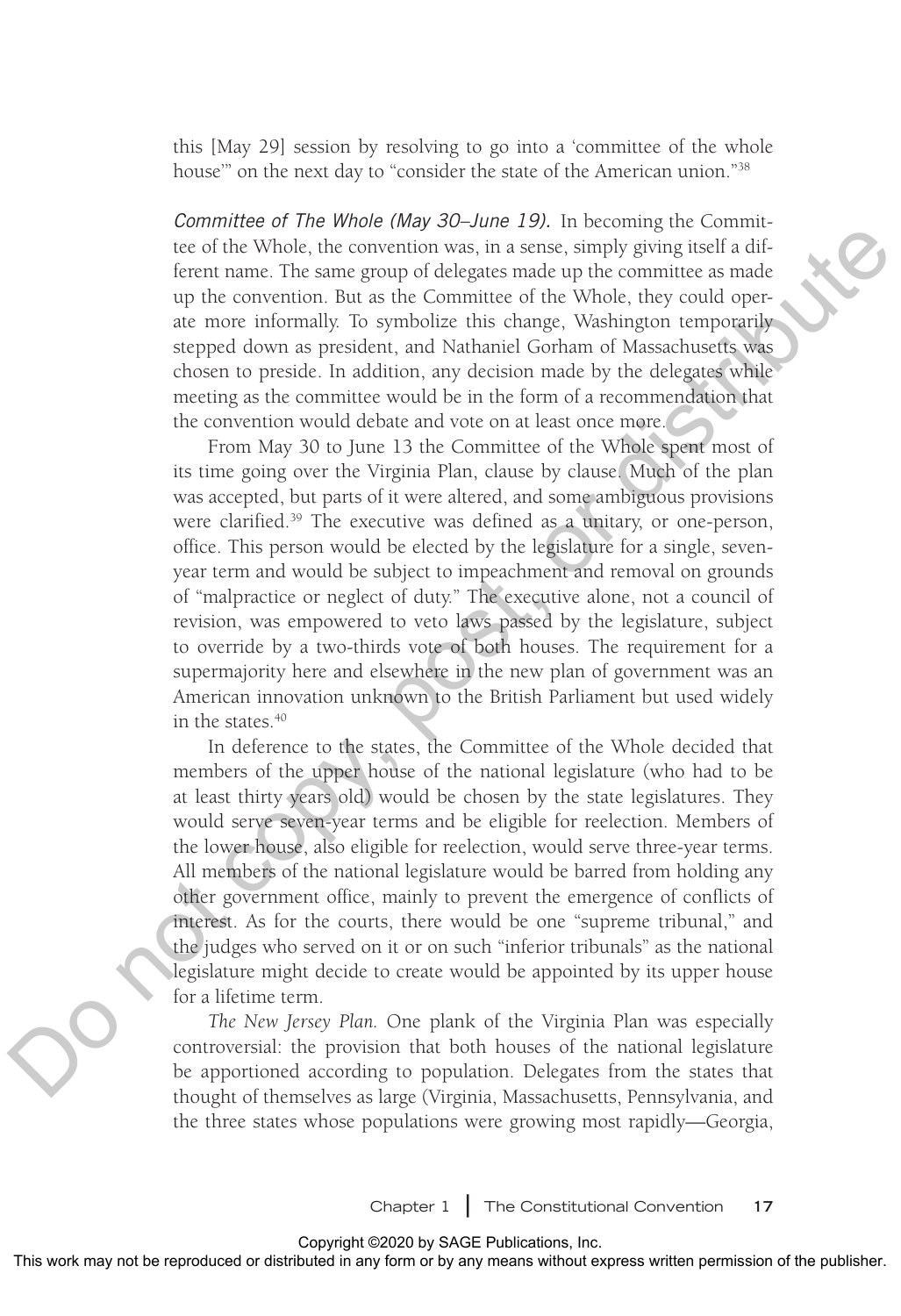North Carolina, and South Carolina) favored the idea. They fought sharply with the delegates from the other states who feared that their constituents would be hopelessly outnumbered in the legislature and wanted to preserve the existing arrangement of equal representation in Congress for each state. A compromise plan, proposed by Roger Sherman of Connecticut on June 11, would have apportioned the lower house of the legislature according to population and the upper house on the basis of one state, one vote. But few delegates were ready yet for compromise. Instead, small-state delegates responded to the Virginia Plan with a sweeping counterproposal. It was introduced on June 15 by William Paterson of New Jersey.

The New Jersey Plan came in the form of amendments to the Articles of Confederation rather than as a new constitution. It proposed to add two branches to the one-branch national government of the Articles: a plural, or committee-style, executive, to be elected by Congress for a single term and "removeable by Cong[ress] on application by a majority of the Executives [governors] of the several States," and a supreme court consisting of judges appointed by the executive for lifetime terms. The plan also declared national laws and treaties to be "the supreme law of the respective States" and authorized the executive to use force if necessary to implement them. In addition, Congress would be empowered to regulate interstate and international commerce and impose taxes. But the main purpose of the New Jersey Plan was unstated: to preserve the structure of Congress under the Articles as a single-house legislature in which each state, regardless of size, cast one vote.<sup>41</sup> State Accores means the reproduced or distributed in any form of the reproduced in any form or by any form or by any form or by any form or by any form or by any form or by any form or by any form or by any form or by any

*Hamilton's Plan.* On June 18 Alexander Hamilton delivered a four- to six-hour speech to the delegates in which he urged them to consider his plan for an avowedly British-style government.<sup>42</sup> "He had no scruple in declaring," according to the notes kept by Madison, "supported as he was by the opinions of so many of the wise & good, that the British Government was the best in the world: and that he doubted much whether any thing short of it would do in America."43

Specifically, Hamilton proposed that as in Great Britain, the national government would be supreme in every way to the states. State governors would be appointed by the national legislature and granted the right to veto laws passed by their own assemblies. Members of the upper house of the national legislature, like members of the British House of Lords, would serve for life. As for the executive, "the English model is the only good one on this subject," Hamilton asserted.<sup>44</sup> Although he did not suggest that the United States create a hereditary monarchy, Hamilton did propose that the executive be chosen by electors and granted lifetime

**<sup>18</sup>** The American Presidency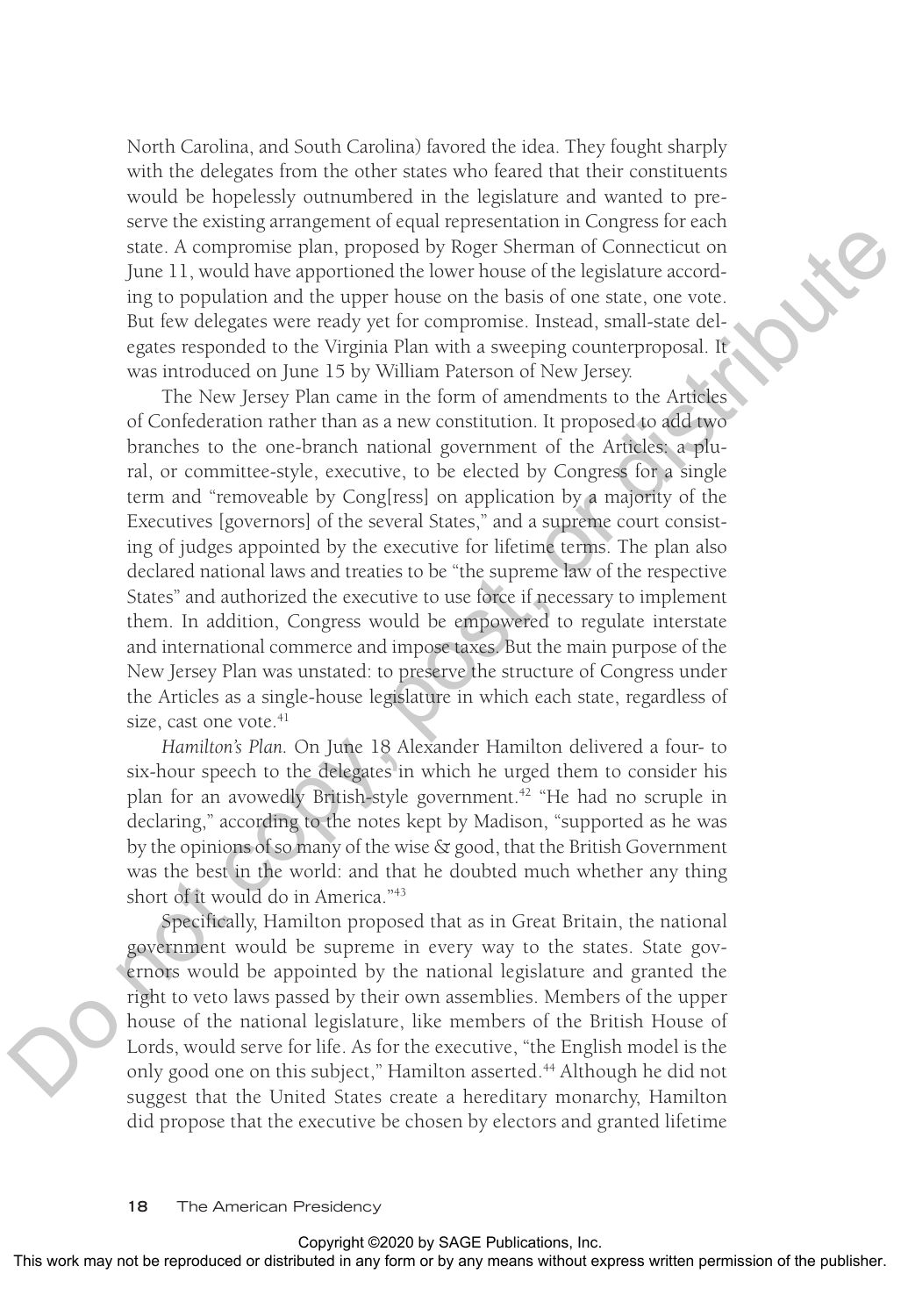tenure and vast powers, including "a negative on all laws about to be passed, . . . the direction of war when authorized or begun, the sole appointment of the heads of the departments, the power of pardoning all offences except Treason," and, along with the Senate, the treaty-making power. In truth, argues biographer Ron Chernow, Hamilton's proposal was for "a new hybrid form of government that would have the continuity of a monarchy combined with the civil liberties of a republic."45

Hamilton's speech was dismissed by most of the delegates as being far beyond the bounds of what the people or the states would accept. Some scholars have suggested that his real purpose was to offer a plan so extreme that the Virginia Plan would seem moderate by comparison.<sup>46</sup> Yet several of Hamilton's specific proposals were adopted later in the convention, notably those concerning the president's power to grant pardons and to negotiate treaties. As for the New Jersey Plan, it was defeated on June 19 by a vote of seven states to three. Later that day, the Virginia Plan, as already modified, was approved by the Committee of the Whole and referred to the convention for further consideration. But the conflict between the delegates from the large states and the small states over apportionment in the national legislature was far from resolved. The representation of the representation of the representation of the reproduced or distributed in any form or by an interaction of the control or distributed in any form of the publisher. All the publishers of the publis

*Convention Debate (June 20–July 26).* On June 20, with Washington again in the chair as president of the convention, the delegates began their clause-by-clause evaluation of the plan of government they had tentatively laid out while meeting as the Committee of the Whole. Among the changes they voted in the plan were these:

- Members of the lower house of the legislature would be elected for a term of two years, not three, and would have to be at least twenty-five years old.
- Members of the upper house would serve a six-year rather than a seven-year term. Terms would be staggered so that one-third were elected every two years.
- The national legislature would not have the power to veto state laws, much to Madison's dismay. But, borrowing a plank from the New Jersey Plan, national laws and treaties would be "the supreme law of the respective States."
- A property-owning requirement for members of the executive, legislative, and judicial branches would be established. (This idea later was abandoned.)

Chapter 1 **|** The Constitutional Convention **<sup>19</sup>**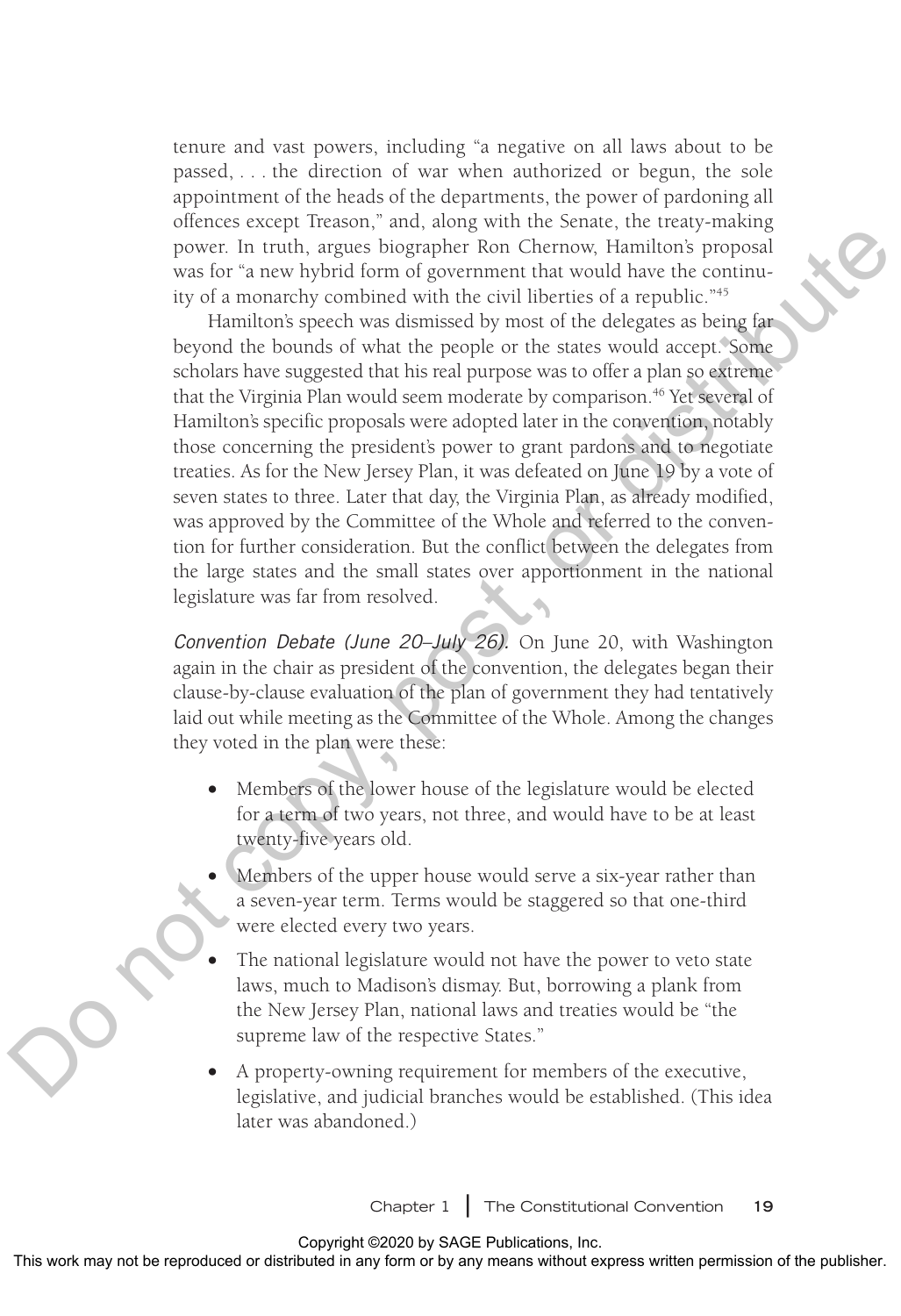• Delegates expressed enough displeasure with the provision for legislative election of the president to a single, seven-year term to guarantee that it would not remain in the final document, but they failed to agree on an alternative.

More than any other issue, deciding how the legislature would be apportioned consumed the convention's time, attention, and endurance during these five weeks of debate. Delegates from the small states pressed relentlessly for equal representation of the states. Large-state delegates just as adamantly insisted that representation in both houses reflect population, wealth, or some combination of the two.

A special committee, with members from every state, was appointed on July 2 to propose a compromise. On July 5, after a break to celebrate Independence Day, the committee recommended a plan of equal representation for each state in the upper house and apportionment according to population in the lower house. As a sop to delegates from the large states who feared that the small, state-dominated upper house would push for spending programs that would impoverish the large states, the committee vested exclusive power in the lower house to originate all legislation dealing with money.

For more than a week, the delegates engaged in a complex and sometimes bitter debate about the compromise over representation. New questions were raised about whether states yet to be admitted to the Union should receive as much representation as the original thirteen, how often a national census should be taken to measure population changes, and whether apportionment in the lower house should reflect a state's wealth as well as its population. On July 16 the convention voted narrowly to approve the main points of the special committee's proposal, sometimes called the Connecticut Compromise in honor of its author, Roger Sherman. One week later the delegates undermined the idea that the upper house would represent the states in the new government by deciding that every state would have two members, each of them free to vote independently of each other and of their state governments. The representation of the representation or distributed or distributed or distributed or distributed or distributed in any means with the material any means of the publisher and the publisher and the publisher and the pub

This happy mixture of principle and practicality was tarnished by a dreadful, if unavoidable, compromise with America's "peculiar institution." In one of the three constitutional clauses that protected forced servitude, each enslaved individual was counted as three-fifths of a person for purposes of representation in the lower house. These three clauses, which also included both a guarantee that slaves could continue to be imported for twenty years and a fugitive slave provision requiring states

**20** The American Presidency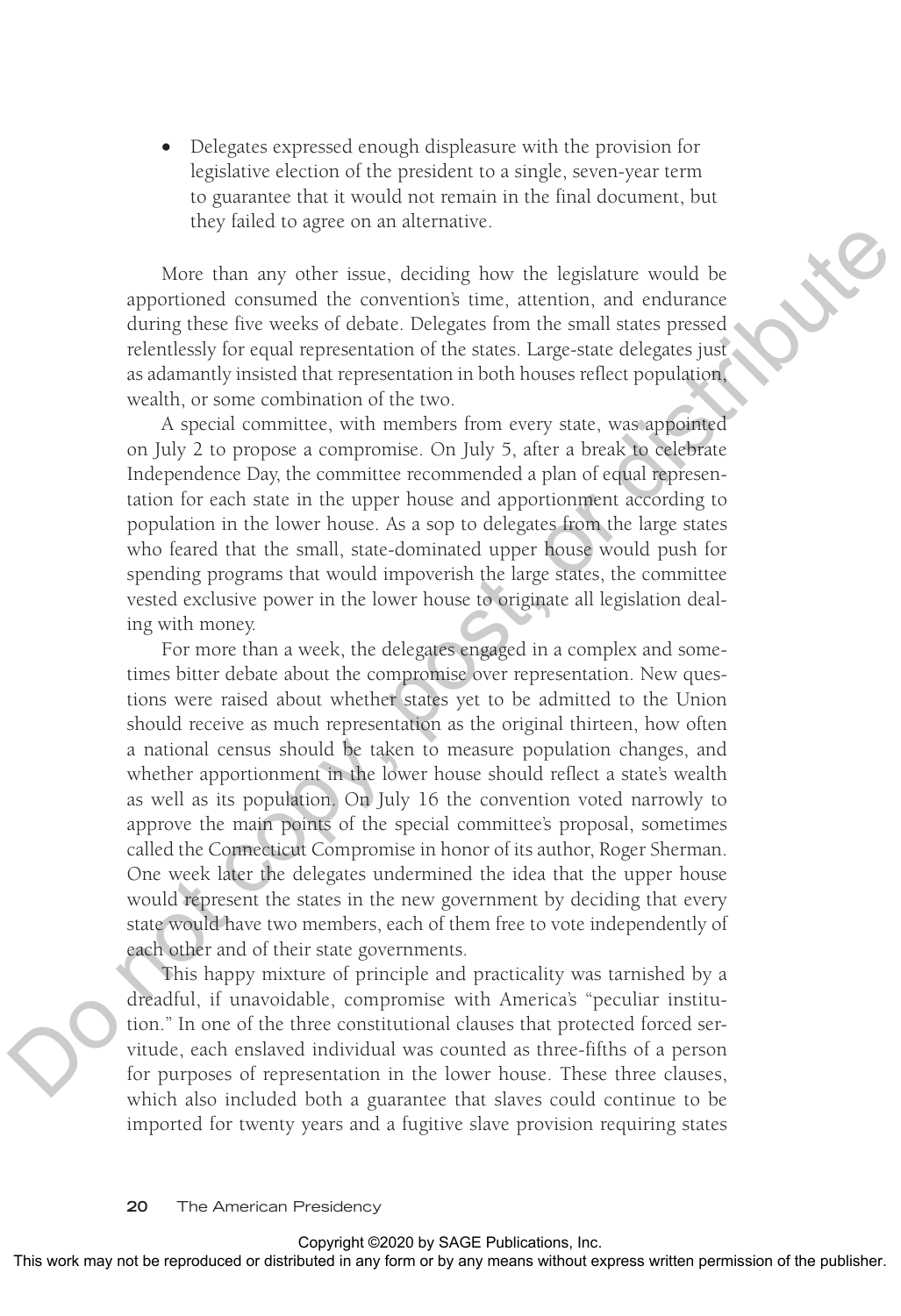to return escaped slaves to their owners, would cast a long, dark shadow over the republic.

As terrible as these concessions to slavery were, they could have been worse. Although allowing the continuation of slavery and even abetting it by promising to help catch fugitive slaves—a Faustian bargain that most Framers feared was necessary to prevent the dissolution of the Union—the delegates refrained from providing slavery with a moral stamp of approval. Indeed, the word *slavery* is never mentioned in the document; instead, they resorted to euphemisms such as "persons held to service," a tacit acknowledgment of their embarrassment in acquiescing to it. By depriving the defenders of slavery of moral ground to stand on, the Constitution's wording also allowed later opponents of slavery, such as the abolitionist Frederick Douglass and President Abraham Lincoln, to claim that the Framers regarded slavery as a necessary evil rather than a positive good. The this work may not be reproduced or distributed in any form of the results of the representation of the transformation of the transformation of the transformation of the transformation of the transformation of the publ

*Committee of Detail (July 24–August 6).* As fraught as these compromises were, by July 24 the convention resolved to appoint a Committee of Detail to review all of its decisions and draft a constitution that incorporated them. The five-member committee included representatives of the three main regions of the country—Nathaniel Gorham of Massachusetts and Oliver Ellsworth of Connecticut (a protégé of Sherman) from New England, James Wilson of Pennsylvania from the middle states, and Edmund Randolph of Virginia and John Rutledge of South Carolina from the South. The committee worked, while the rest of the convention adjourned until August 6.

One indication of the committee's influence is that it took conventionpassed resolutions amounting to 1,200 words and transformed them into a draft constitution of 3,700 words.<sup>47</sup> The committee also drew from a wide range of other sources in compiling its report: the New Jersey Plan, the Articles of Confederation, the rules of Congress, some state constitutions (notably those of New York and Massachusetts), and a plan of government proposed by Charles Pinckney of South Carolina.<sup>48</sup>

Most of the memorable phrases in the Constitution were written by the Committee of Detail, including "state of the Union" and "We the People." Institutions were named. The executive became the president; the national tribunal, the Supreme Court; and the legislature, Congress, with its upper house called the Senate and its lower chamber, the House of Representatives.

For the most part, the committee, in keeping with its name, simply fleshed out the details of earlier convention decisions. It established

Chapter 1 **|** The Constitutional Convention **<sup>21</sup>**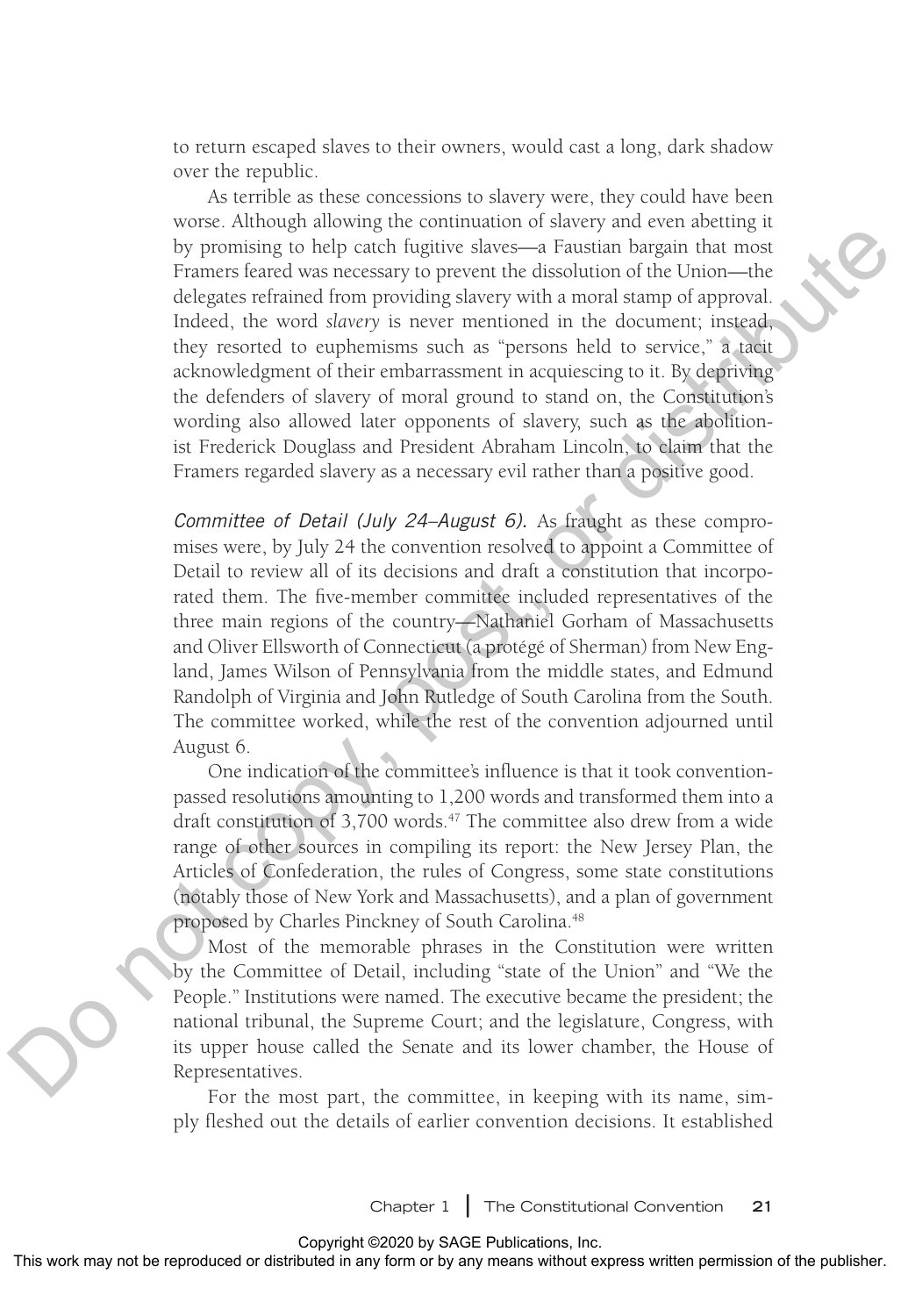procedures for the president's veto, defined the jurisdiction of the courts, and adjusted certain relations among the states. In some instances, however, the committee substituted its own judgment for the convention's. For example, it vested the power to impeach in the House and omitted the property requirement for officeholders.

Perhaps the most important decision by the Committee of Detail was to transform general grants of power for each branch into specific ones. What previously had been Congress's broadly stated authority "to legislate in all cases for the general interests of the Union" became instead a list of eighteen enumerated powers, including the power to lay and collect taxes, regulate interstate commerce, establish post offices, "make war," elect a national treasurer, and create inferior courts—all culminating in a sweeping grant "to make all Laws that shall be necessary and proper for carrying into Execution" these and "all other Powers vested" in the new government. The states were forbidden certain powers, notably to make treaties with other nations, to print money, and to tax imports. The most may not be computed or the computer or distributed in any or by any means with publisher or distributed in any or be reproduced in any or by and content in a content permission of the behavior because in all case

The committee granted the president the authority to recommend legislation to Congress, make executive appointments, receive ambassadors from other nations, issue pardons, "take care" that the laws be executed, and command the armed forces. An oath to "faithfully execute the office" of president also was included, as was a provision that the Senate's own elected leader would exercise the powers and duties of the presidency if the president died, resigned, or became disabled. The judiciary—the Supreme Court and the other inferior courts to be created by law—was given jurisdiction in cases arising under the laws of the national government as well as in controversies between states or between citizens of different states.

Finally, responding to a threat to walk out by Gen. Charles Cotesworth Pinckney of South Carolina (an older cousin of Charles Pinckney), the committee not only forbade Congress to tax or ban the importing of slaves and the exporting of goods but also placated southern delegates' fears that Congress might enact navigation laws requiring that American exports be transported on American ships (a boon to northern shipbuilders but a burden to southern agricultural exporters). The committee recommended that Congress would have to pass such laws by a two-thirds vote in both houses.

*Convention Debate (August 7–31).* As they had with the Virginia Plan and the report of the Committee of the Whole, the delegates reviewed the draft constitution proposed by the Committee of Detail clause by clause. Much of the draft was approved. Some parts, however, were modified, and others became matters of serious controversy.

**22** The American Presidency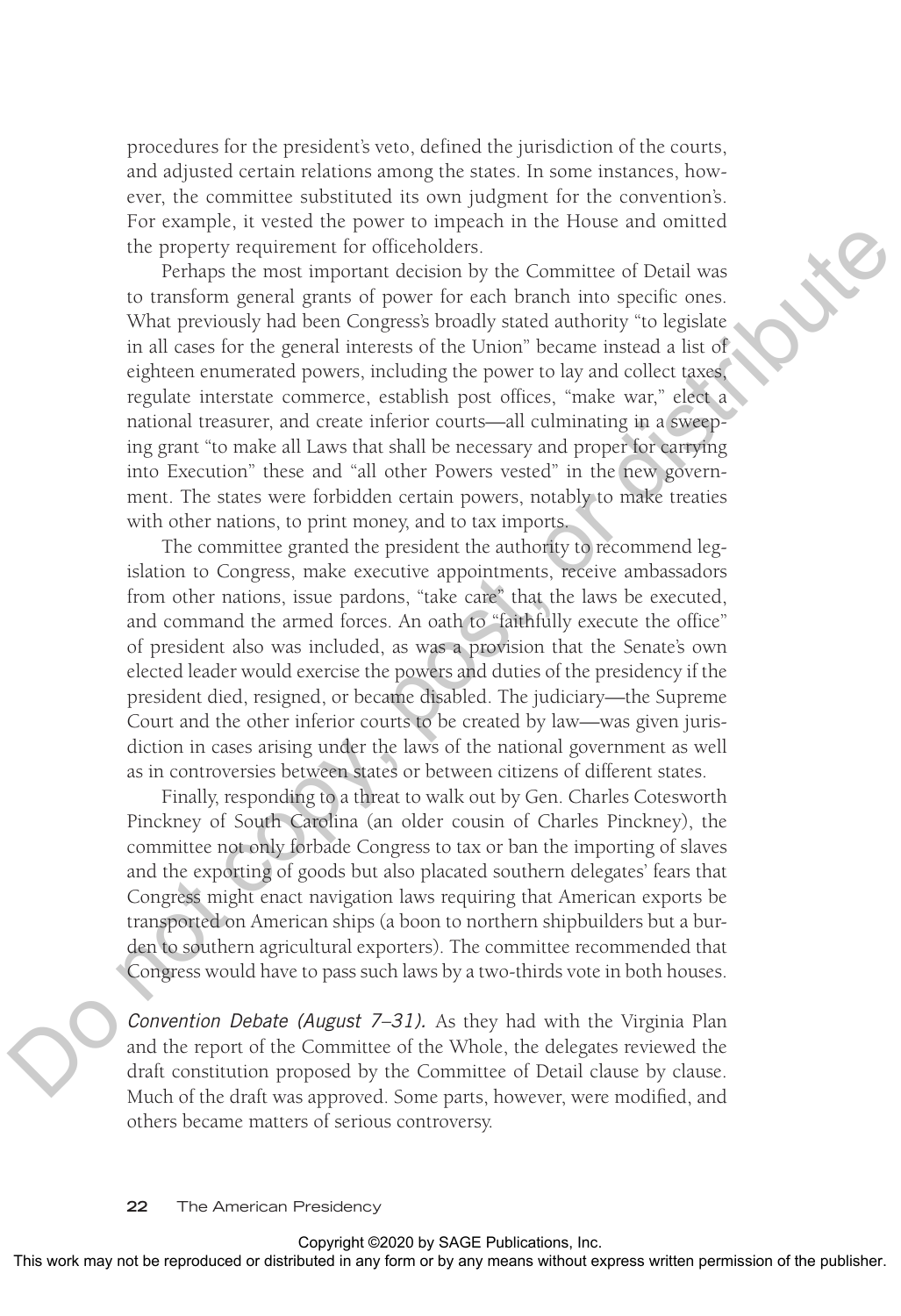*Modifications.* The delegates tinkered with several provisions of the Committee of Detail's draft:

- They enacted minimum citizenship requirements for members of Congress (seven years for members of the House, nine years for senators), along with a requirement that legislators be inhabitants of the states they represent.
- They raised the majority needed in both houses of Congress to override a president's veto from two-thirds to three-fourths. (Near the end of the convention, the delegates restored the twothirds requirement.)
- They judged Congress's power to make war too sweeping to protect the nation if it was attacked when Congress was out of session. The clause was revised to read "declare war."
- They forbade Congress to pass ex post facto laws (retroactive criminal laws) or bills of attainder (laws that declare a person guilty of a crime without a trial).
- They barred the government from granting "any title of nobility" to any person and forbade government officials to receive "any present, emolument, office, or title of any kind whatever from any king, prince, or foreign state."
- They empowered Congress to activate the militia of any state "to execute the laws of the Union, suppress insurrections, and repel invasions."
- They dropped the two-thirds requirement for Congress to pass navigation acts.
- They created a convention-based procedure for amending the Constitution: "on the application of the legislatures of two-thirds of the states in the Union for an amendment of this Constitution, the legislature of the United States shall call a convention for that purpose." Congress or express with may not be reproduced or distribution or the reproduced or the publisher may the publisher or distributed in any form or by any means of the publisher. They any means the convention, the elaborati
	- They prohibited any religious test as a requirement for holding office.
	- They expanded the president's oath to include these words: "and will to the best of my judgment and power preserve, protect, and defend the Constitution of the United States." (Later, "to the best of my judgment and power" became "to the best of my ability.")

Chapter 1 **|** The Constitutional Convention **<sup>23</sup>**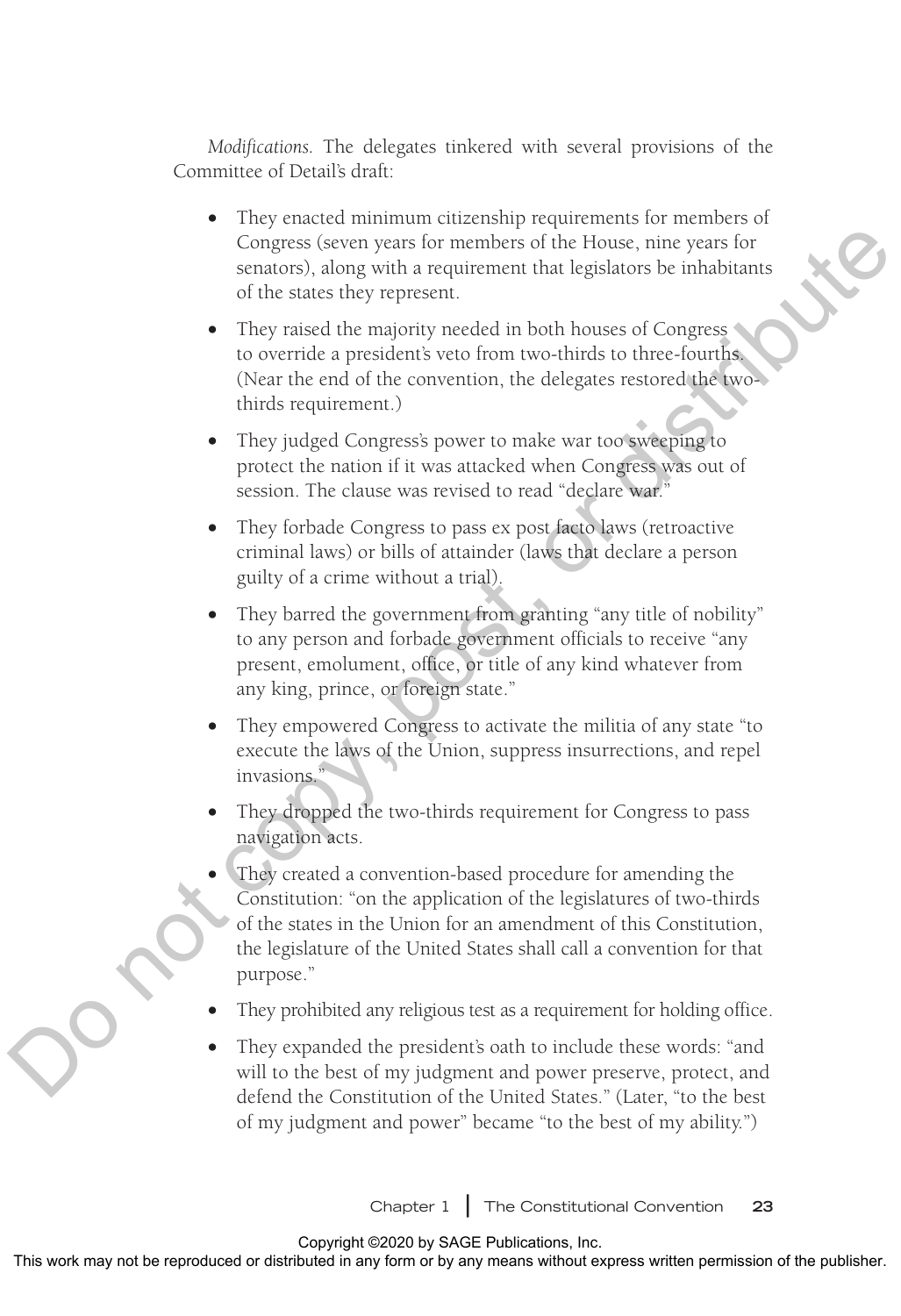• The Committee of Detail had proposed that the new constitution take effect when ratified by state conventions, not state legislatures that might resent the plan's dilution of their powers. The delegates now voted to set the number of states needed for ratification at nine, or two-thirds—a number "familiar to the people" from the Articles of Confederation.

*Controversies.* The draft constitution's slavery provisions came under fierce assault from several northern delegates, especially the three-fifths rule for counting enslaved people as part of the population and the prohibition against laws banning the importation of slaves. The North's concern derived less from moral considerations than from fear of slave rebellions. which might attract foreign intervention and, in any event, probably would require northern arms and money to put down. Southern delegates not only defended the provisions to protect slavery but also confirmed that their states would not ratify any constitution that placed slavery in jeopardy. This work may not be reproduced or distributed in any form or by any means with the publisher or distributed in the publisher or distributed in the publisher of the publisher. Also convert of the publisher and the publish

Adopting the same approach used to settle the controversy between the large and small states, on August 22 the convention appointed a special committee to find a compromise solution. Two days later, the committee proposed that Congress be authorized, if it so decided, to end the importation of slaves after 1800. In the meantime, Congress could tax imported slaves at a rate no greater than ten dollars each. As noted, euphemisms not "slave" but "other Persons"—were used in the Constitution. General Pinckney persuaded the convention to change 1800 to 1808. The committee's recommendation, as amended, was passed.

Controversies over two other matters caused the convention to bog down: the powers of the Senate, which delegates from the large states wanted to minimize and delegates from the small states wanted to maximize, and a cluster of issues concerning presidential selection. On August 31, nearing the end of its labors, the convention appointed a Committee on Postponed Matters, with a member from each state delegation, to propose solutions to these vexing problems.

*Committee on Postponed Matters (August 31–September 8).* Beginning on September 4, the Committee on Postponed Matters, chaired by David Brearley of New Jersey, made several recommendations about the presidency.<sup>49</sup> The committee, sometimes referred to as the Committee on Unfinished Parts or, because it had one member from each state delegation at the convention, the Committee of Eleven, proposed a presidential term of four years rather than seven, with no restriction on the president's

**24** The American Presidency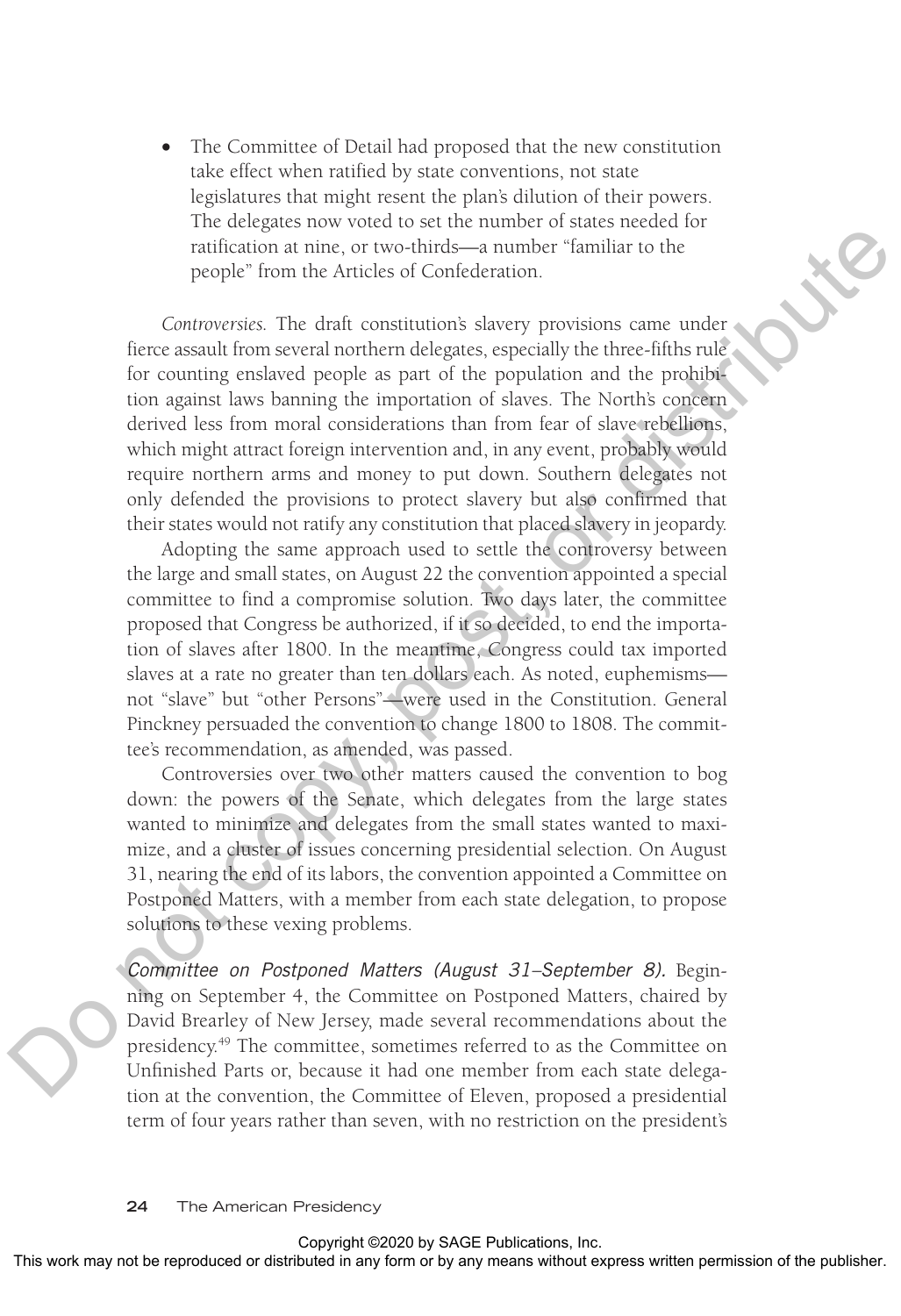eligibility for reelection. The president was to be chosen not by Congress but by the Electoral College. To constitute the Electoral College, each state would select, by whatever means it chose, electors equal in number to its representatives and senators in Congress. The candidate who received the largest majority of electoral votes would become president. The candidate who finished second would become vice president. (This was the first mention of the vice presidency at the convention.) If no candidate received a majority, the Senate would select the president and vice president from among the five candidates who received the greatest number of electoral votes.

As a corollary to its proposal for the Electoral College, the committee recommended that certain responsibilities be assigned to the vice president: to preside over the Senate, with the right to cast tie-breaking votes, and to act as president if the office became vacant before the president's term expired. Finally, the committee recommended that qualifications for president be stated in the Constitution. The president would have to be at least thirty-five years old, a natural-born citizen of the United States or a citizen at the time of the Constitution's enactment, and a resident of the United States for at least fourteen years. may not be constrained or distributed in the constraints of the publisher. The constraints of the publisher is the sympator of the publisher or by any means of the publisher. This can be compatibuted in any means when the

For several days the delegates carefully considered the committee's complex proposal for presidential selection. On September 7 they passed it after making just one substantial change: the House of Representatives, not the Senate, would choose the president in the event of an Electoral College deadlock, with each state delegation casting one vote. The Senate still would choose the vice president if the electoral vote for that position was tied.

Having approved the Electoral College, the convention quickly acted to reduce the powers of the Senate, mostly in response to demands by the large states. The president was granted the authority to make treaties and to appoint ambassadors, public ministers, consuls, Supreme Court justices, federal judges, and all other officers whose appointments were not otherwise provided for. Senate confirmation would be required for all of these appointments. A two-thirds vote by the Senate was stipulated for ratifying treaties.

On September 8 the convention approved the final proposals of the Committee on Postponed Matters. The president was to be impeached by the House on grounds of "treason or bribery or other high crimes and misdemeanors against the United States" and removed from office if convicted by the Senate. The delegates added the vice president and other civil officers to the roster of those who were subject to impeachment, but they raised the majority needed for Senate conviction from a simple majority to

Chapter 1 **|** The Constitutional Convention **<sup>25</sup>**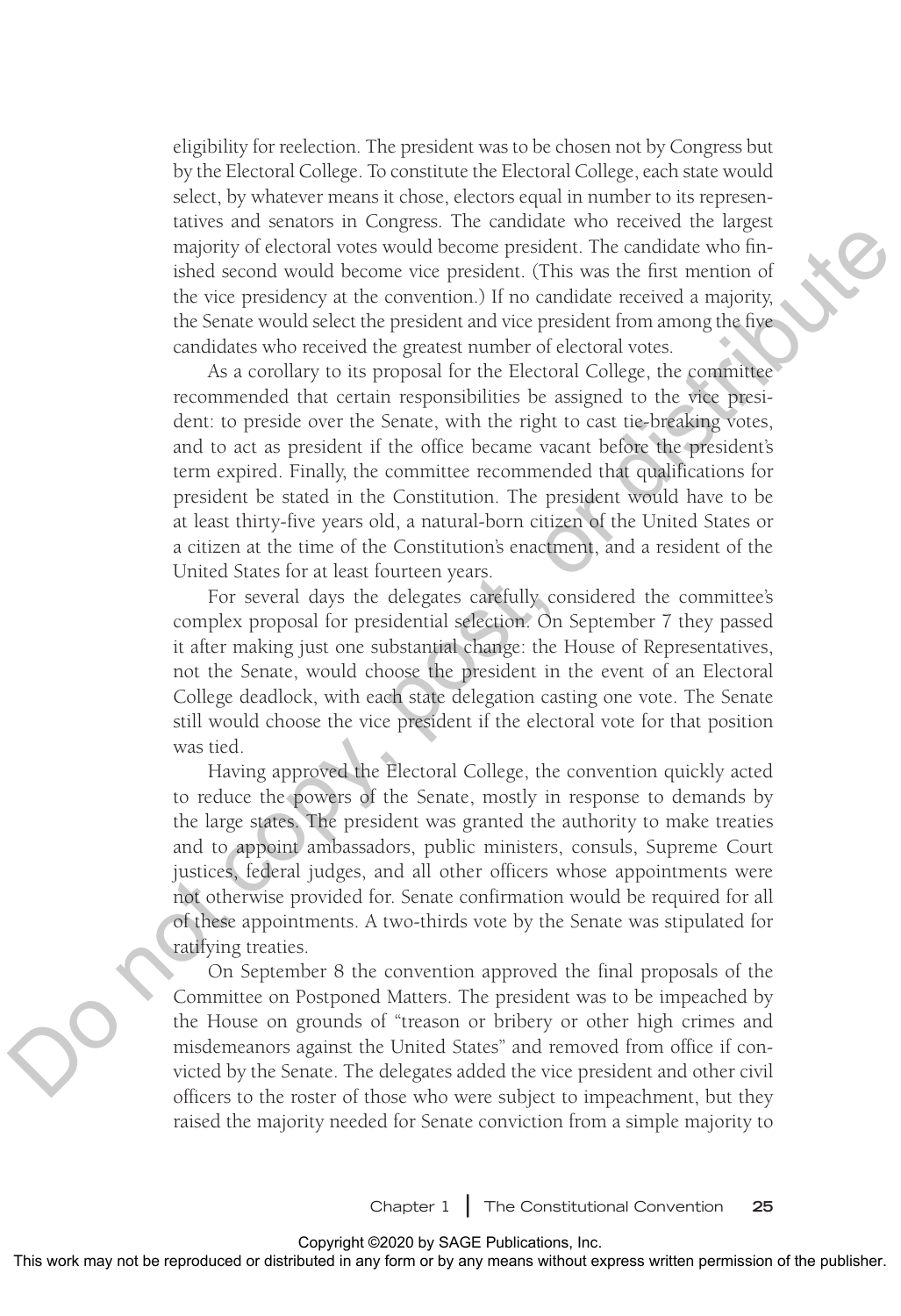two-thirds. In addition, the House was empowered to originate "all bills for raising revenue."

Having completed (or so they believed) their work on the Constitution, the delegates ended their business later that day by voting to create a fivemember Committee of Style to write a polished final draft of the document for them to sign. The committee's leading members were Madison, Hamilton, and Gouverneur Morris, who seems to have done most of its work.

*Final Adjustments (September 9–17).* Even as the Committee of Style labored, the convention continued to modify some of its earlier decisions. On September 10 Madison urged that special constitutional conventions not be a part of the process of amending the Constitution. Instead, he argued, amendments should be initiated by a two-thirds vote of Congress or by twothirds of the state legislatures, with approval by three-fourths of the states needed for ratification. Two days later, Hugh Williamson of North Carolina successfully moved that the requirement for overriding a presidential veto be reduced from a three-fourths vote of each house of Congress to a two-thirds vote. The Committee of Style incorporated these changes into its draft.

Meanwhile, some delegates were expressing more fundamental reservations about the Constitution. Randolph worried that the convention had gone far beyond its original charge from Congress to propose revisions in the Articles of Confederation. He urged that the proposed constitution be approved not just by state ratifying conventions but also by Congress and the state legislatures, even if this process necessitated a second constitutional convention. His fellow Virginian, George Mason, and Elbridge Gerry of Massachusetts objected to the absence of a bill of rights from the Constitution. So convinced were the other delegates that such an enumeration was unnecessary, observes historian Richard Beeman, that "not a single state delegation in the Convention supported the idea of a federal bill of rights."50 The computer of the reproduced or distributed or distributed in any form or by any means were the reproduced or the reproduced in any form or by any form or by any  $\epsilon$  multipused in any form or  $\epsilon$  the computer or  $\epsilon$ 

The Committee of Style reported to the convention on September 12.<sup>51</sup> Its draft not only reduced the number of articles from twenty-three to seven but also included some significant innovations. The most memorable of these was the preamble:

We the People of the United States, in Order to form a more perfect Union, establish Justice, insure domestic Tranquility, provide for the common defence, promote the general Welfare, and secure the Blessings of Liberty to ourselves and our Posterity, do ordain and establish this Constitution for the United States of America.<sup>52</sup>

**26** The American Presidency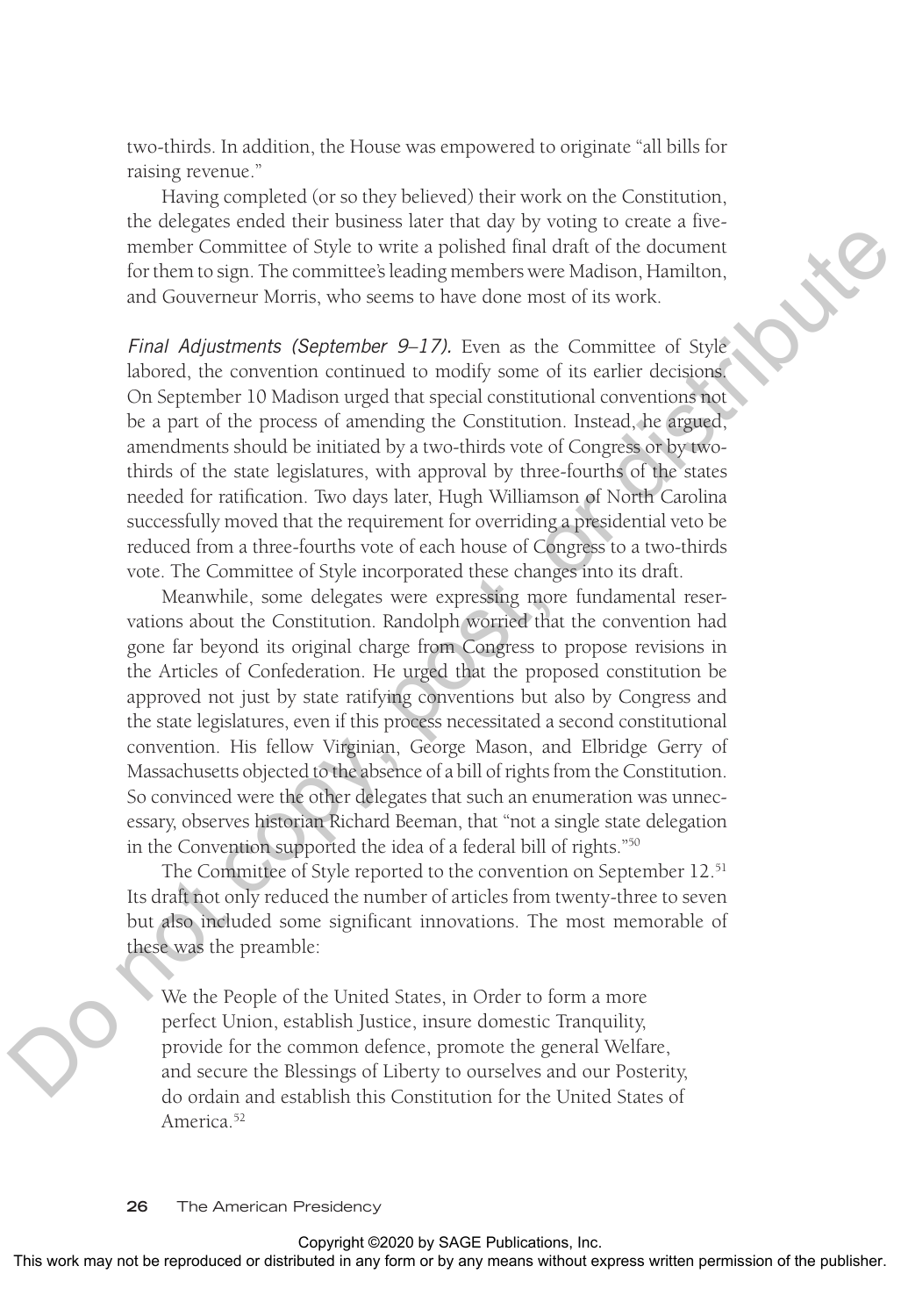The committee also added a provision that barred states from passing laws to impair the obligations of contracts. Finally, it wrote vesting clauses for Congress and the president that, intentionally or not, suggested that the president might have executive powers beyond those enumerated in the Constitution.

The committee's draft met with widespread approval from the delegates, but they continued to tinker. Congress was stripped of its power to choose the national treasurer in favor of the president. A provision was added that the Constitution could not be altered to deprive a state of equal representation in the Senate without the state's consent. And, at the initiative of Gouverneur Morris and Elbridge Gerry, a compromise procedure for amending the Constitution was created that incorporated both the Committee of Detail's recommendation and Madison's plan. As finally agreed, a constitutional amendment could be proposed by either a two-thirds vote of both houses of Congress or a convention that Congress was required to call if two-thirds of the state legislatures requested one. In either case, three-fourths of the states would have to ratify an amendment for it to become part of the Constitution. The repression of the constraints of the repression of the publisher of the publisher of the publisher or distributed or the reproduced or by any means when the constraints constraints of the publisher of the publisher of

Despite these alterations, Randolph, Gerry, and Mason remained unhappy, expressing doubts about the magnitude of the changes that the convention was recommending. But their motion for another constitutional convention to consider any objections and recommendations that might be offered by the states was defeated by a vote of eleven states to none. As Jack Rakove has noted, the delegates realized from experience that "a second federal convention would assemble encumbered by proposals for amendments of all kinds and bound by instructions that would make it impossible to replicate the process of persuasion, compromise, and bargaining from which the completed Constitution had so laboriously emerged."<sup>53</sup>

The convention's work finished, the delegates assembled on September 17 to sign an engrossed, or final, copy of the Constitution. Forty-two of the original fifty-five delegates were still present in Philadelphia, and all but Randolph, Mason, and Gerry signed the document. Even then, the delegates could not resist some fine-tuning, unanimously approving at this time the Washington-supported motion to alter the apportionment formula for the House of Representatives.

Speaking first before and then during the signing ceremony, Benjamin Franklin offered the convention's most memorable benediction. To the delegates, he presented a long speech that—as read by Wilson because of Franklin's frailty—said in essence: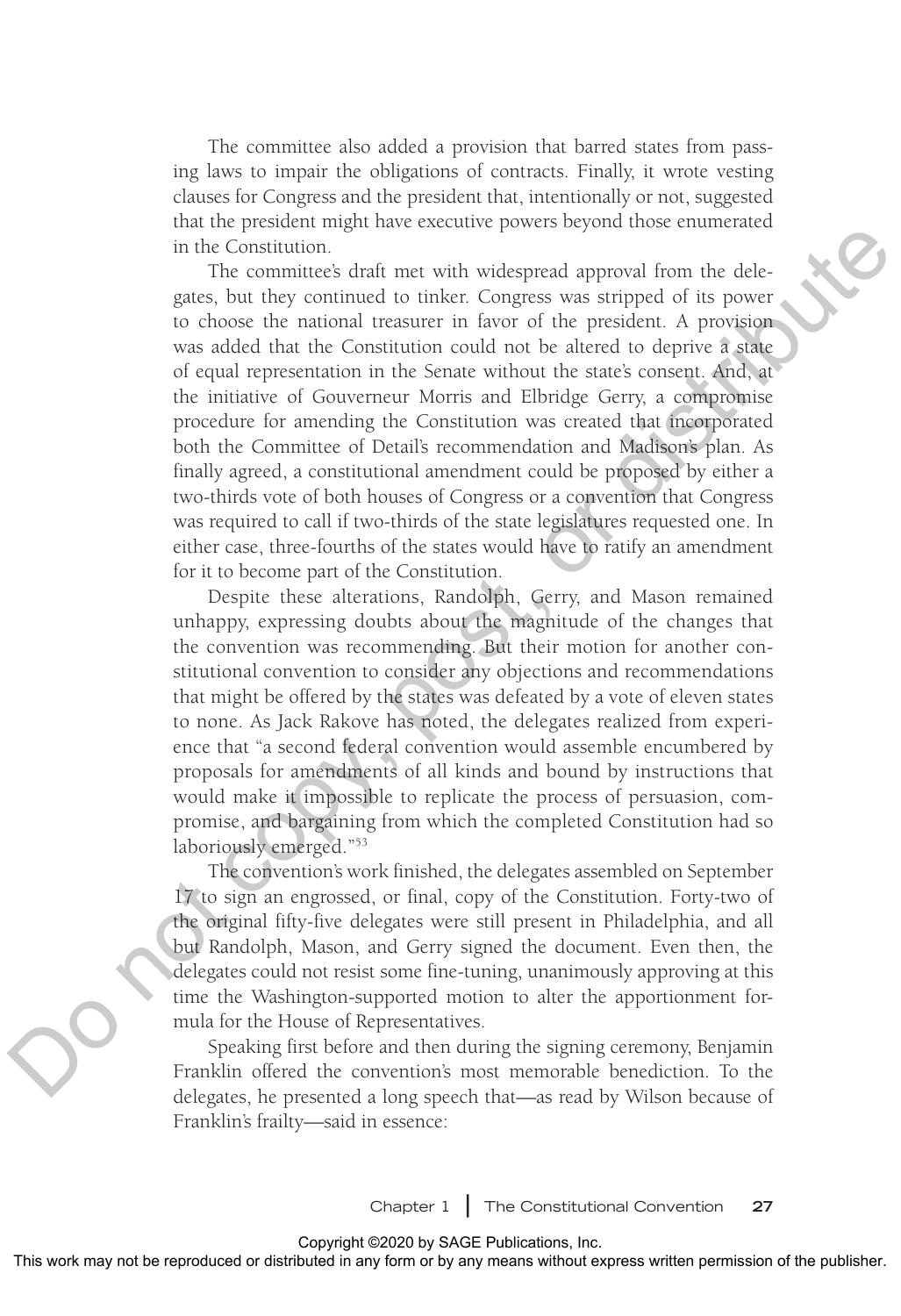

*George Washington presiding at the signing of the Constitution in Philadelphia on September 17, 1787. Source:* Library of Congress.

Mr. President, I confess that there are several parts of this constitution which I do not approve, but I am not sure that I shall never approve them. For having lived long, I have experienced many instances of being obliged by better information, or fuller consideration, to change opinions even on important subjects, which I once thought right, but found to be otherwise. . . . I doubt too whether any other convention we can obtain may be able to make a better constitution. . . . It therefore astonishes me, Sir, to find this system approaching so near to perfection as it does; and I think it will astonish our enemies. . . . Thus I consent, Sir, to this constitution because I expect no better, and because I am not sure it is not the best.<sup>54</sup>

Later, as the last few delegates waited to affix their signatures to the Constitution, Franklin gestured to Washington's chair and said to those standing nearby,

```
28 The American Presidency
```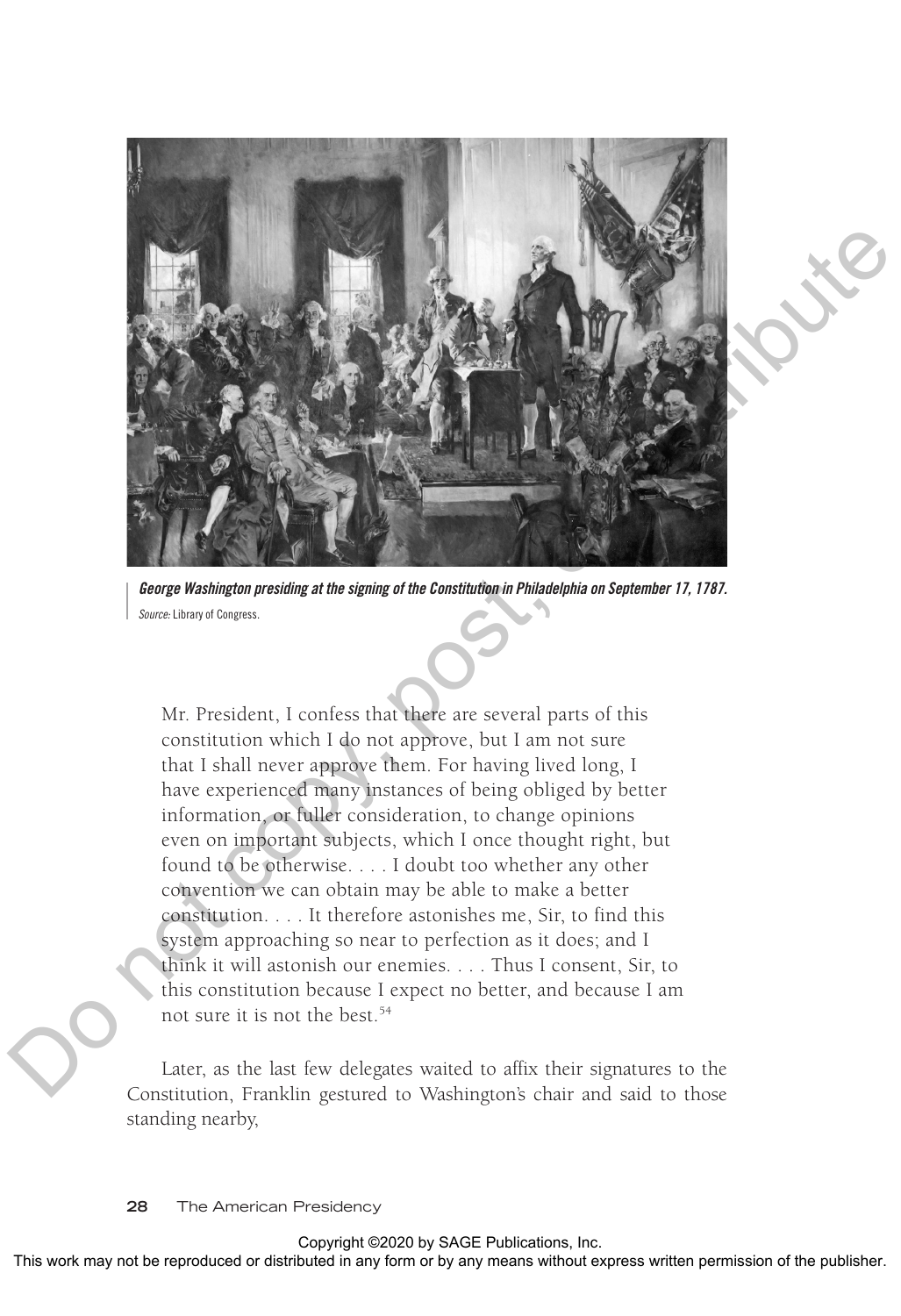Painters have found it difficult to distinguish in their art a rising from a setting sun. I have often in the course of this session and the vicissitudes of my hopes and fears as to its issue, looked at that sun behind the President without being able to tell whether it was rising or setting. But now, at length, I have the happiness to know that it is a rising and not a setting sun.

### **Notes**

1. Max Farrand, ed., *The Records of the Federal Convention*, 3 vols. (New Haven: Yale University Press, 1911), 2: 641–643.

2. The idea is elaborated on in Erwin C. Hargrove and Michael Nelson, *Presidents, Politics, and Policy* (Baltimore: Johns Hopkins University Press, 1984), chap. 2.

3. Aristotle, *The Politics*, trans. Carnes Lord (Chicago: University of Chicago Press, 1984), bks. 3.14–18 and 4.

4. Alan Taylor, *American Revolutions: A Continental History, 1750–1804* (New York: W.W. Norton, 2016), 33.

5. Jack P. Greene, *Peripheries and Center: Constitutional Development in the Extended Polities of the British Empire and the United States, 1607–1788* (Athens: University of Georgia Press, 1986), chap. 2.

6. Thomas P. Slaughter, *Independence: The Tangled Roots of the American Revolution* (New York: Hill and Wang 2014), 406.

7. Quoted in Charles C. Thach Jr., *The Creation of the Presidency, 1775–1789* (Baltimore: Johns Hopkins University Press, 1969), 27.

8. Ibid.

9. Gordon S. Wood, *The Creation of the American Republic, 1776–1787* (Chapel Hill: University of North Carolina Press, 1969), 138.

10. Thomas Jefferson, *Notes on the State of Virginia*, ed. William Peden (Chapel Hill: University of North Carolina Press, 1955).

11. Michael J. Klarman, *The Framers' Coup: The Making of the United States Constitution* (New York: Oxford University Press, 2016), 18.

12. Christopher Collier and James Lincoln Collier, *Decision in Philadelphia: The Constitutional Convention of 1787* (New York: Ballantine, 1986), 5.

13. Lynne Cheney, *James Madison: A Life Reconsidered* (New York: Viking, 2014), 116.

14. Klarman, *The Framers' Coup*, 20.

15. Edward J. Larson, *The Return of George Washington, 1783–1789* (New York: William Morrow, 2014), 48.

16. To a large degree, British hostility to the United States was caused, or at least rationalized, by the American failure to comply with two provisions of the Treaty of Paris. One provision compelled the United States to reimburse British loyalists for property that had been seized from them during the war; the other required that prewar debts to British merchants be paid. Individual states actively resisted both of these requirements, and the national government was powerless to enforce them. The reproduced or distributed or distributed in any form or by any means with the repression of the reproduced or distributed in any means with the publisher. This we have the reproduced in a set in a set in a set in any

17. Wood, *Creation of the American Republic*.

18. Thach, *Creation of the Presidency*, 49, 52–53.

19. Woody Holton, *Unruly Americans and the Origins of the Constitution* (New York: Hill & Wang, 2007), 145–146.

20. George Washington to David Humphries, December 26, 1786, http://gwpapers .virginia.edu/documents/constitution/1784/index.html; George Washington to James

Chapter 1 **|** The Constitutional Convention **<sup>29</sup>**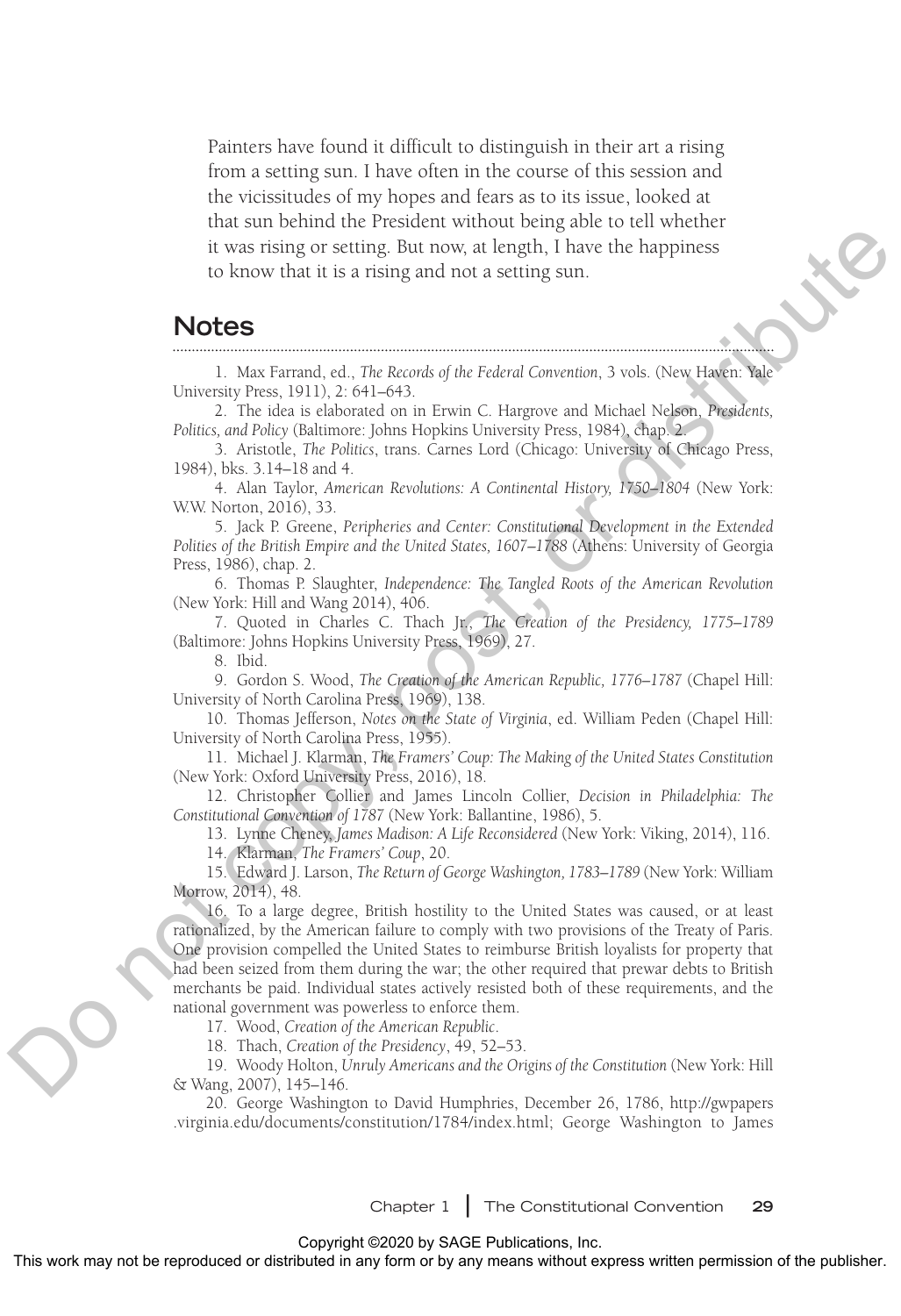Madison, November 5, 1786, http://www.loc.gov/teachers/classroommaterials/connections/ george-washington/file.html.

21. Lester Cappon, ed., *The Adams-Jefferson Letters* (Chapel Hill: University of North Carolina Press, 1959), 1: 196; Catherine Drinker Bowen, *Miracle at Philadelphia* (Boston: Little, Brown, 1966); and John P. Roche, "The Founding Fathers: A Reform Caucus in Action," *American Political Science Review* 55 (December 1961): 799–816; Klarman*, The Framers' Coup.*

22. Quoted in Collier and Collier, *Decision in Philadelphia*, 74.

23. Clinton Rossiter, *1787: The Grand Convention* (London: MacGibbon and Kee, 1968), 141.

24. Stanley Elkins and Eric McKitrick, "The Founding Fathers: Young Men of the Revolution," *Political Science Quarterly* 76 (June 1961): 181–216.

25. Taylor, *American Revolutions*, 373–375. Historian Charles A. Beard believed that the enactment of the Constitution, more than anything else, was a triumph of the "personality"—that is, financial and commercial—interests over the "realty," or landed interests. See Beard, *An Economic Interpretation of the Constitution* (New York: Macmillan, 1913). A powerful critique of this once-influential theory was offered by Forrest McDonald in *We the People: Economic Origins of the Constitution* (Chicago: University of Chicago Press, 1958).

26. Washington was right: even with the adoption of the change he prescribed, Anti-Federalist opponents of the proposed Constitution attacked it severely during the ratification debates for requiring each House member to represent too many people.

27. Collier and Collier, *Decision in Philadelphia*, 108.

28. Gordon S. Wood, *Revolutionary Characters: What Made the Founders Different* (New York: Penguin Press, 2006), 46.

29. Cappon, *Adams-Jefferson Letters*, 1: 196; Farrand, *Records*, 3: 35. All of Madison's notes on the convention are included in Farrand. A one-volume edition is James Madison, *Notes of Debates in the Federal Convention of 1787* (Athens: Ohio University Press, 1966).

30. Roche has argued that the preservation of secrecy by the delegates testifies to their sense of shared enterprise: even when they disagreed strongly about particular issues, they were sufficiently committed to the effort to keep their objections within the convention's walls. See Roche, "Founding Fathers."

31. Collier and Collier, *Decision in Philadelphia*, 120.

32. Jack N. Rakove, *Original Meanings: Politics and Ideas in the Making of the Constitution* (New York: Knopf, 1996), 14.

33. Walter Isaacson, *Benjamin Franklin: An American Life* (New York: Simon and Schuster, 2003), 445.

34. Quoted in Joseph J. Ellis, *His Excellency, George Washington* (New York: Knopf, 2004), 178.

35. The Virginia Plan can be found in Farrand, *Records*, 1: 20–22.

36. The Virginia Plan was one of two that were offered to the convention on May 29. Madison recorded in his notes for that day that Charles Pinckney of South Carolina also introduced a plan. But because Madison (who had long loathed Pinckney from their days together in Congress) neither described the Pinckney Plan nor included its text, scholars have had to reconstruct it as best they could from other documents—in particular, some notes found in the papers of James Wilson. The Pinckney Plan probably resembled the Virginia Plan in many ways. It, too, provided for a strong, three-branch national government. It seems to have been more specific regarding the executive, however. The executive was to consist of a single person (called "president") who would serve a seven-year term and be empowered, among other things, to recommend laws to the legislature, oversee the executive branch, and act as commander in chief of the military. Pinckney borrowed most of the elements of his plan from the Articles of Confederation, the Massachusetts Constitution, Note that the repression of the repression or distributed in any form of the repression of the repression of the repression of the repression of the publisher  $\chi$  and the publisher  $\chi$  and the publisher of the publisher

**30** The American Presidency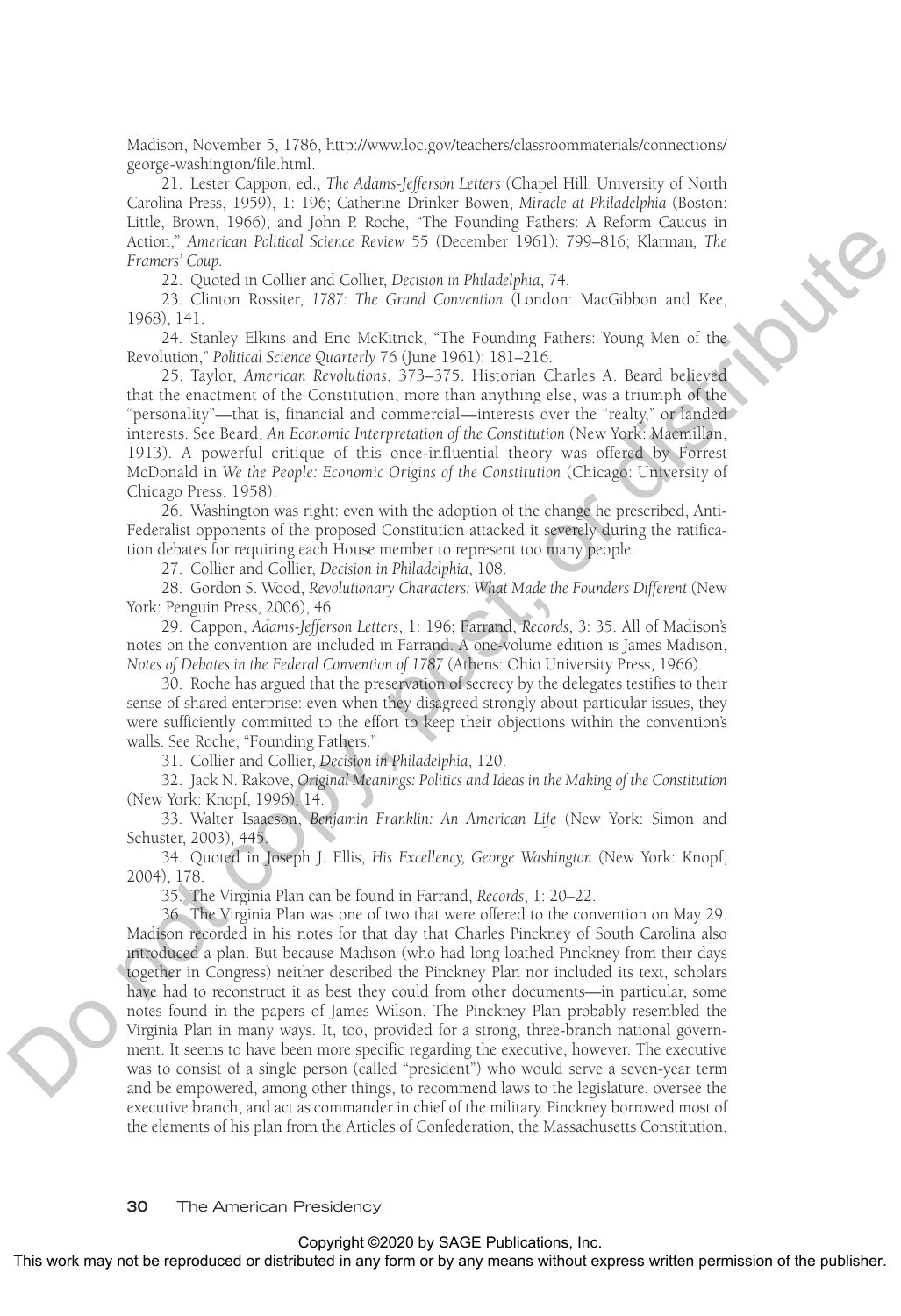and especially, the New York Constitution. Even though his plan was rejected, somewhere between twenty-one and forty-three specific contributions to the U.S. Constitution (depending on how one does the counting) seem to have been made by Pinckney. See S. Sidney Ulmer, "James Madison and the Pinckney Plan," *South Carolina Law Quarterly* 9 (Spring 1957): 415–444; Ulmer, "Charles Pinckney: Father of the Constitution?" *South Carolina Law Quarterly* 10 (Winter 1958): 225–247; and Collier and Collier*, Decision in Philadelphia*, 97.

37. Wood, *Revolutionary Characters*, 157, 160.

38. Rossiter, *1787*, 171.

39. The resolution of the Committee of the Whole can be found in Farrand, *Records*, 1: 235–237.

40. Richard J. Ellis, ed., *Founding the American Presidency* (Lanham, Md.: Rowman and Littlefield, 1999).

41. The New Jersey Plan can be found in Farrand, *Records*, 1: 242–245.

42. Hamilton's Plan can be found in ibid., 1: 291–293.

43. Ibid., 1: 288.

44. Ibid., 1: 289.

45. Ron Chernow, *Alexander Hamilton* (New York: Penguin Press, 2004), 232.

46. Clinton Rossiter dismisses this view *in Alexander Hamilton and the Constitution* (New York: Harcourt, Brace and World, 1964).

47. The Committee of Detail report can be found in Farrand, *Records*, 2: 177–189.

48. See note 29.

49. The recommendations of the Committee on Postponed Matters can be found in Farrand, *Records*, 2: 497–499, 508–509.

50. Richard Beeman, *Plain, Honest Men: The Making of the American Constitution* (New York: Random House, 2009), 342. James Wilson of Pennsylvania argued that any attempt to enumerate the rights of the people would necessarily be incomplete, posing the risk that "everything not expressly mentioned will be presumed to be purposely omitted" (343). Observe) This work may not be reproduced or distributed in any form or by any means with the reproduced or distributed in any form or by any means were permission of the committee of the Windows May not be functional in T

51. The Committee of Style draft can be found in Farrand, *Records*, 2: 590–603.

52. The preamble it replaced was blander and more state centered: "We the people of the states of New Hampshire, Massachusetts," and so on.

53. Rakove, *Original Meanings*, 107.

54. Farrand, *Records*, 2: 641–643.

Chapter 1 **|** The Constitutional Convention **<sup>31</sup>**